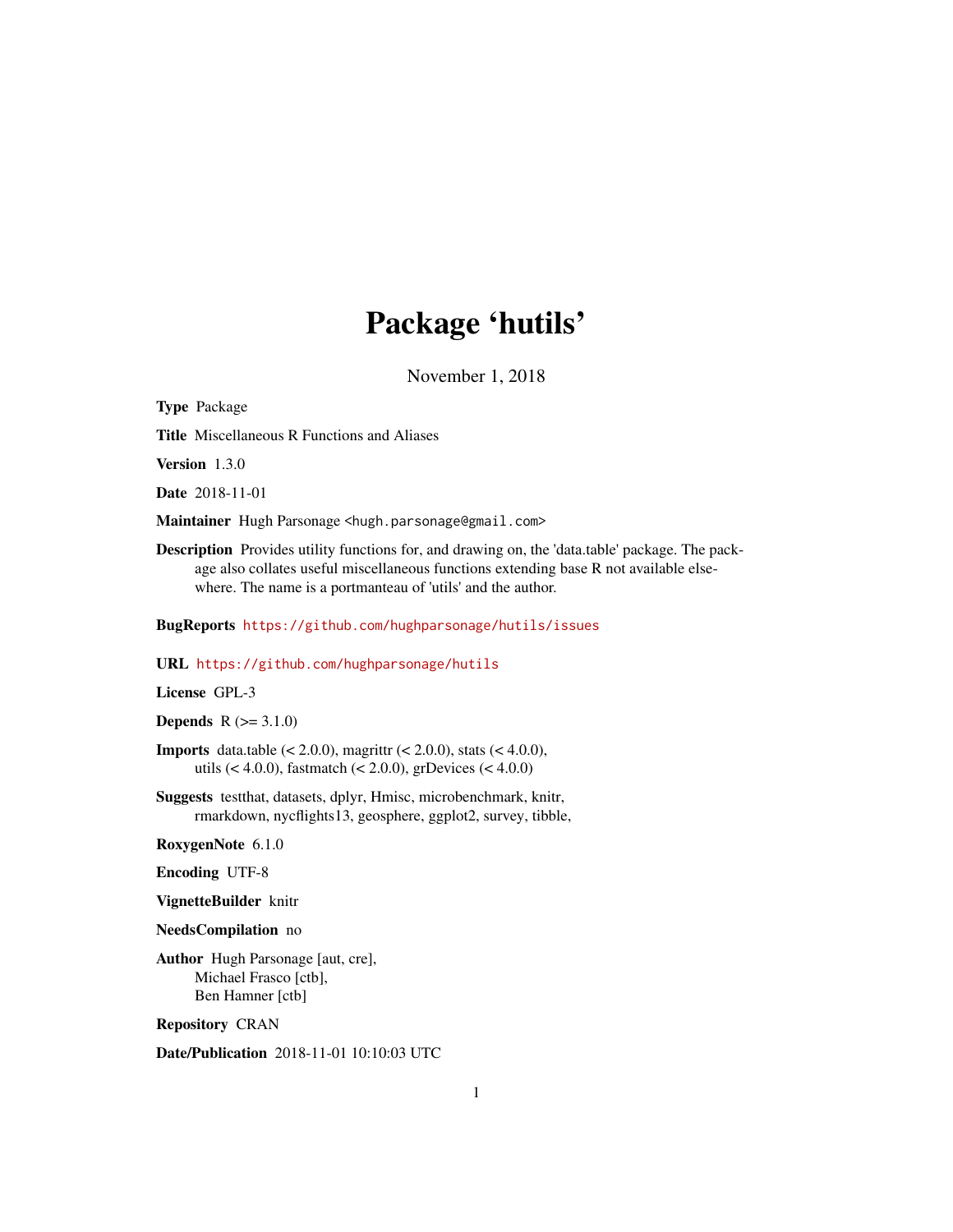# R topics documented:

| 3                       |
|-------------------------|
| $\overline{3}$          |
| $\overline{4}$          |
| 5                       |
| 6                       |
| 6                       |
| $\overline{7}$          |
| 8                       |
| 9                       |
| 9                       |
| 10                      |
| 11                      |
| 11                      |
| 12                      |
| 13                      |
| 14                      |
| 15                      |
| 16                      |
| 17                      |
| 17                      |
| 18                      |
| 19                      |
| 19                      |
| 20                      |
| 21                      |
| 22                      |
| 23                      |
| 23                      |
| 24                      |
| 25                      |
| 26                      |
| 26                      |
| 27                      |
| 28                      |
| 29                      |
| 29                      |
| 30                      |
| 31                      |
| 31<br>$\%$ notchin $\%$ |
| %notin%<br>32           |
| 32                      |
|                         |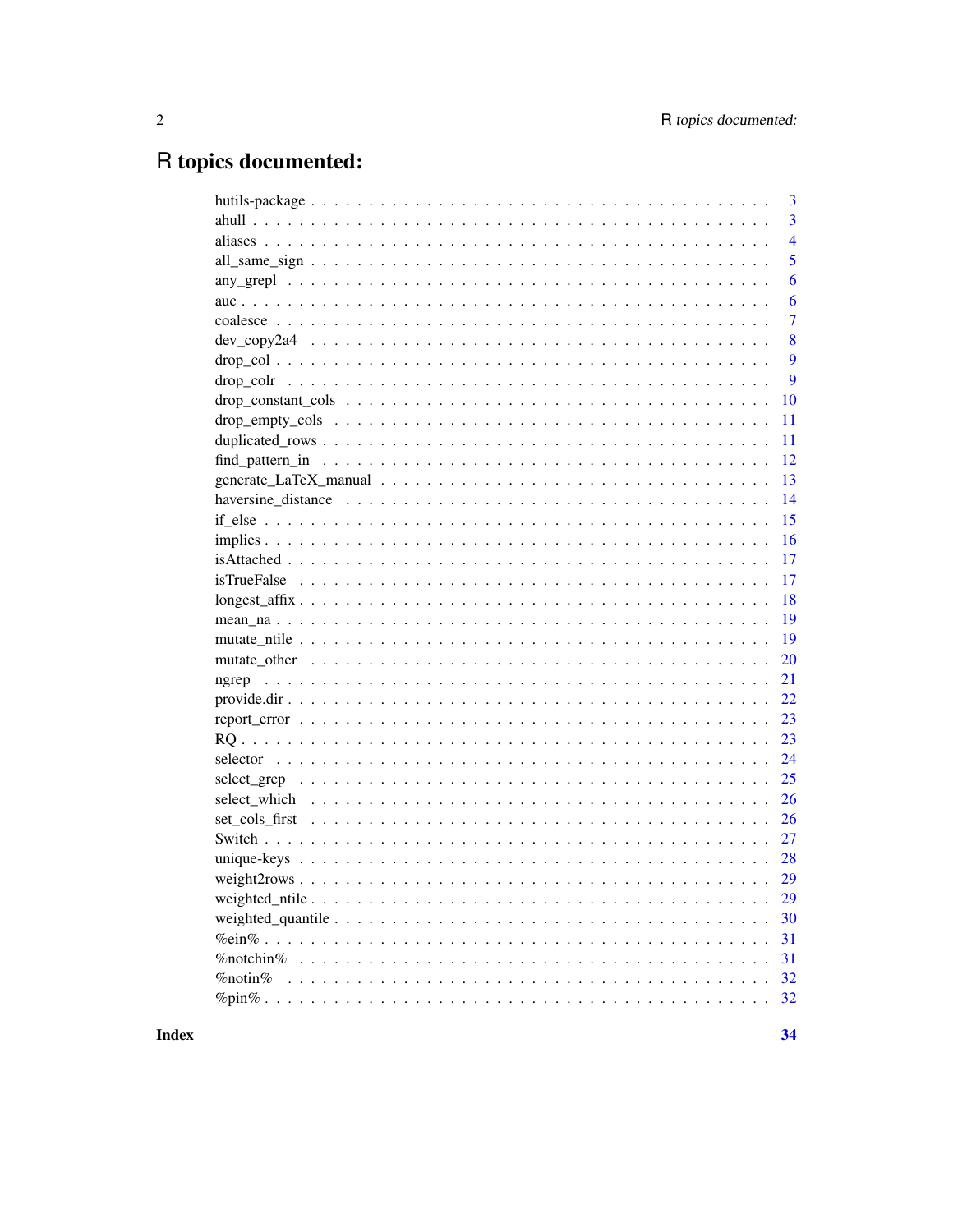<span id="page-2-0"></span>Provides utility functions for, and drawing on, the 'data.table' package. The package also collates useful miscellaneous functions extending base R not available elsewhere. The name is a portmanteau of 'utils' and the author.

#### Details

The package attempts to provide lightweight, fast, and stable functions for common operations.

By lightweight, I mean in terms of dependencies: we import package: data.table and package: fastmatch which do require compilation, but in C. Otherwise, all dependencies do not require compilation.

By fast, I mean essentially as fast as possible without using compilation.

By stable, I mean that unit tests *should not change* unless the major version also changes. To make this completely transparent, tests include the version of their introduction and are guaranteed to not be modified (not even in the sense of adding extra, independent tests) while the major version is 1. Tests that do not include the version in their filename may be modified from version to version (though this will be avoided).

ahull *Maximum area given x and y coordinates*

#### Description

Present since hutils 1.2.0.

#### Usage

```
ahull(DT, x = DT$x, y = DT$y, minH = 0, minW = 0,
 maximize = "area", incl_negative = FALSE)
```
### Arguments

| DT, x, y      | Coordinates of a curve containing a rectangle. Either as a list, DT, containing<br>columns x and y. |
|---------------|-----------------------------------------------------------------------------------------------------|
| minH          | The minimum height of the rectangles.                                                               |
| minW          | The minimum width of the rectangles.                                                                |
| maximize      | How the rectangle should be selected. Currently, only "area" supported.                             |
| incl_negative | Should areas below the x-axis be considered?                                                        |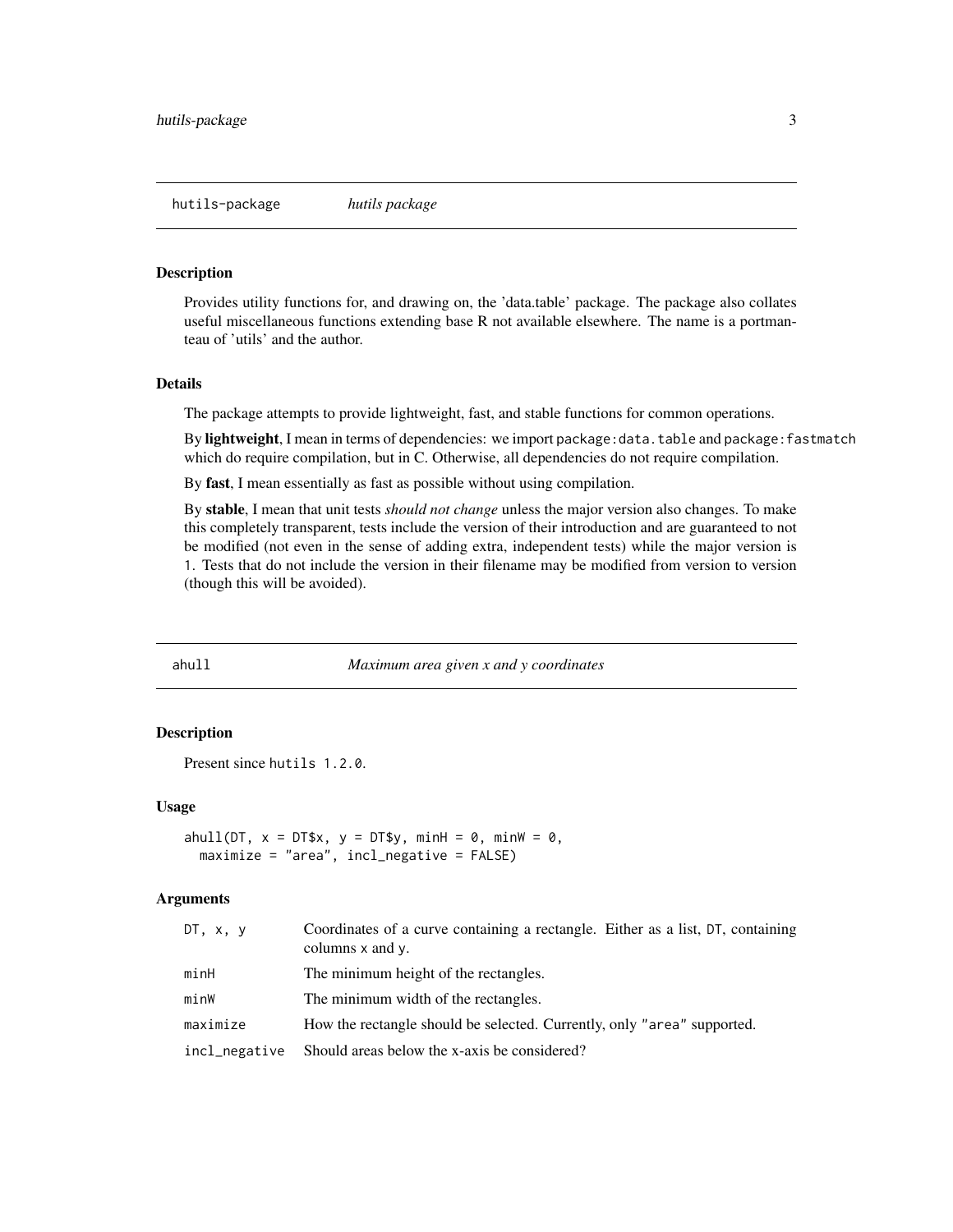<span id="page-3-0"></span>A data.table: The coordinates of a rectangle, from  $(0, 0)$ ,  $(1, 0)$ ,  $(1, 1)$ ,  $(0, 1)$ , south-west clockwise, that is contained within the area of the chart for positive values only.

#### Examples

ahull(,  $c(\emptyset, 1, 2, 3, 4)$ ,  $c(\emptyset, 1, 2, 0, 0)$ )

aliases *Aliases*

#### Description

These simple aliases can be useful to avoid operator precedence ambiguity, or to make use of indents from commas within your text editor. The all-caps versions accept single-length (capable of 'shortcircuits') logical conditions only.

Neithers and nors are identical except have slightly different short-circuits. NOR uses negation once so may be quicker if the first argument is very, very prompt.

#### Usage

 $AND(x, y)$  $OR(x, y)$  $nor(x, y)$ neither(x, y)  $NOR(x, y)$ NEITHER(x, y) pow()  $XOR(x, y)$ 

#### Arguments

x, y Logical conditions.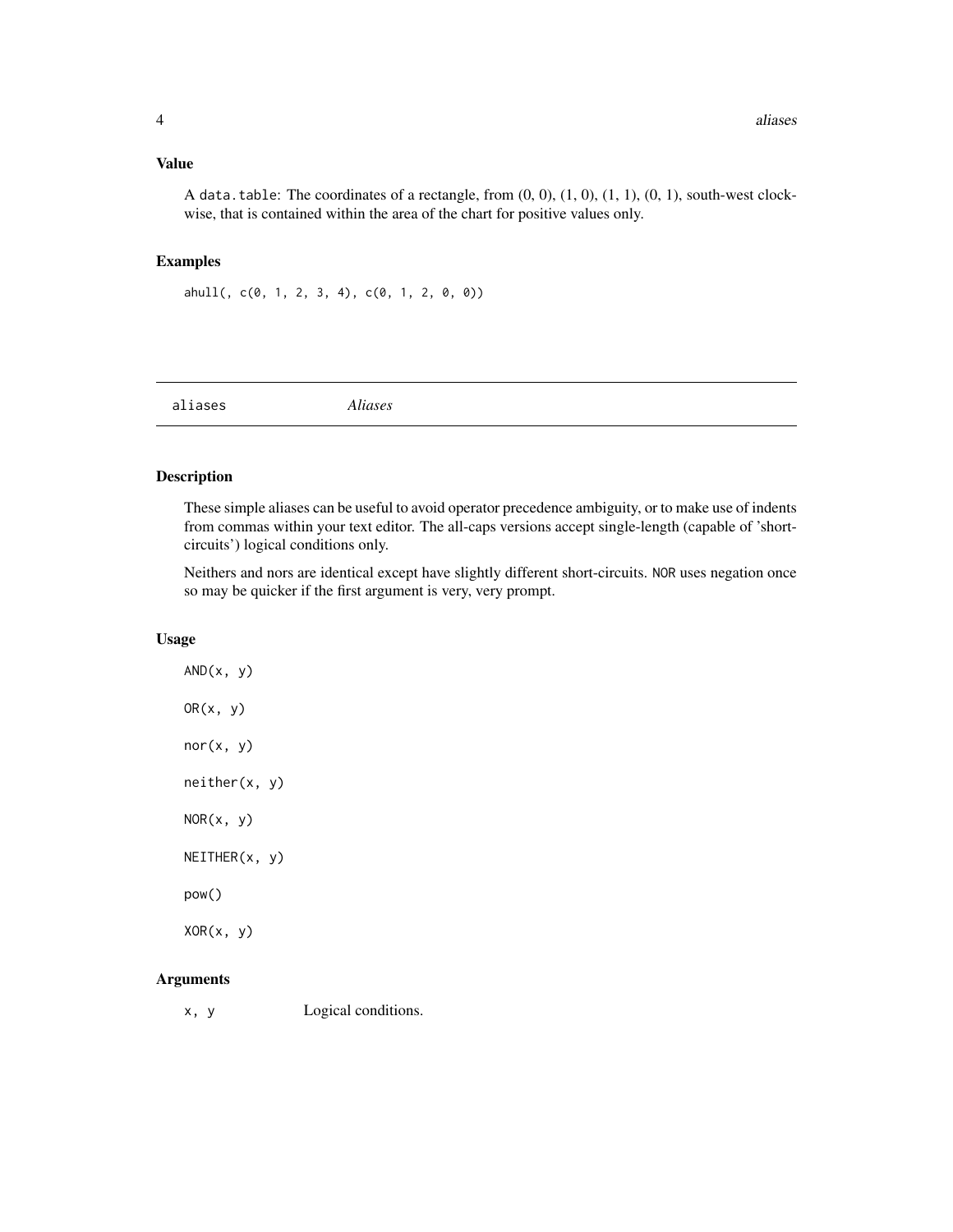<span id="page-4-0"></span>all\_same\_sign *Determine whether a vector is all of the same sign*

### Description

Present since hutils 1.2.0.

#### Usage

all\_same\_sign(x)

#### Arguments

x A numeric vector.

#### Value

TRUE if all elements of x have the same sign. Zero is a separate sign from positive and negative. All vectors of length-1 or length-0 return TRUE, even if  $x = NA$ , (since although the value is unknown, it must have a unique sign), and non-numeric x.

#### Examples

```
all_same_sign(1:10)
all\_same\_sign(1:10 - 1)all_same_sign(0)
all_same_sign(NA)
all_same_sign(c(NA, 1))
all_same_sign("surprise?")
all_same_sign(c(0, 0.1 + 0.2 - 0.3))
if (requireNamespace("microbenchmark", quietly = TRUE)) {
 library(microbenchmark)
 microbenchmark(base = length(unique(sign(1:1e5), nmax = 3)) == 1L,
               all_same_sign(1:1e5))
}
# Unit: microseconds
# expr min lq mean median uq max neval cld
# base 2012 2040 2322 2047 2063 9324 100 b
# all_same_sign(1:1e+05) 86 86 94 89 93 290 100 a
```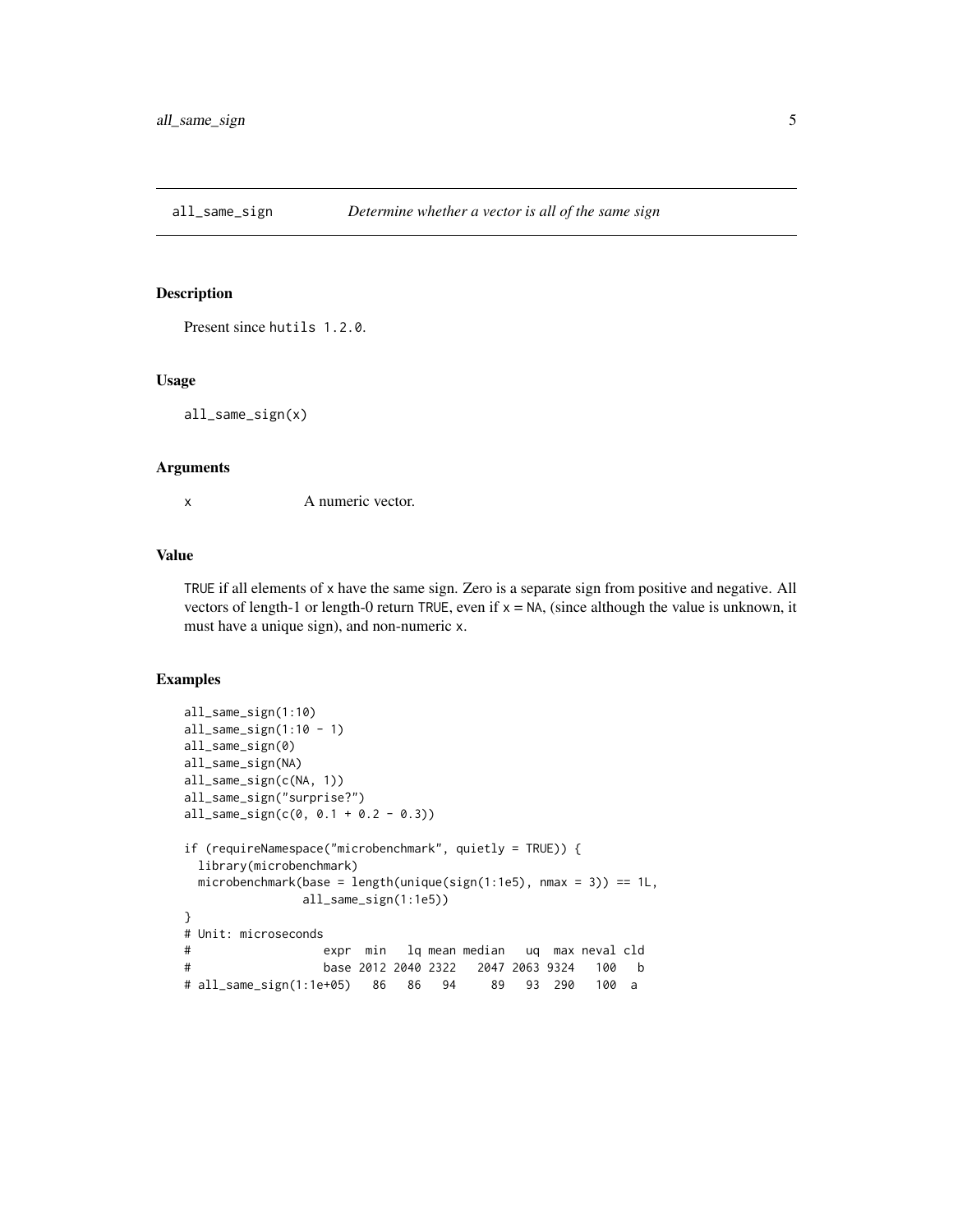<span id="page-5-0"></span>

Shortcut for any(grepl(...)), mostly for consistency.

### Usage

```
any_grepl(x, pattern, perl = TRUE, ignore.case = FALSE,
 fixed = FALSE, quiet = FALSE)
```
### Arguments

| X     | A character vector.                                       |
|-------|-----------------------------------------------------------|
|       | pattern, perl, ignore.case, fixed                         |
|       | As in grep.                                               |
| quiet | (logical, default: FALSE) If TRUE, silences any messages. |

### Details

From version v 1.4.0, any\_grepl(a, bb) will be internally reversed to any\_grepl(bb, a) if length(bb)  $> 1$  and length(a) == 1.

#### Examples

```
any_grepl(c("A_D_E", "K0j"), "[a-z]")
```
auc *AUC*

### Description

Returns the area under the curve ("AUC") of a receiver-operating characteristic curve for the given predicted and actual values.

### Usage

auc(actual, pred)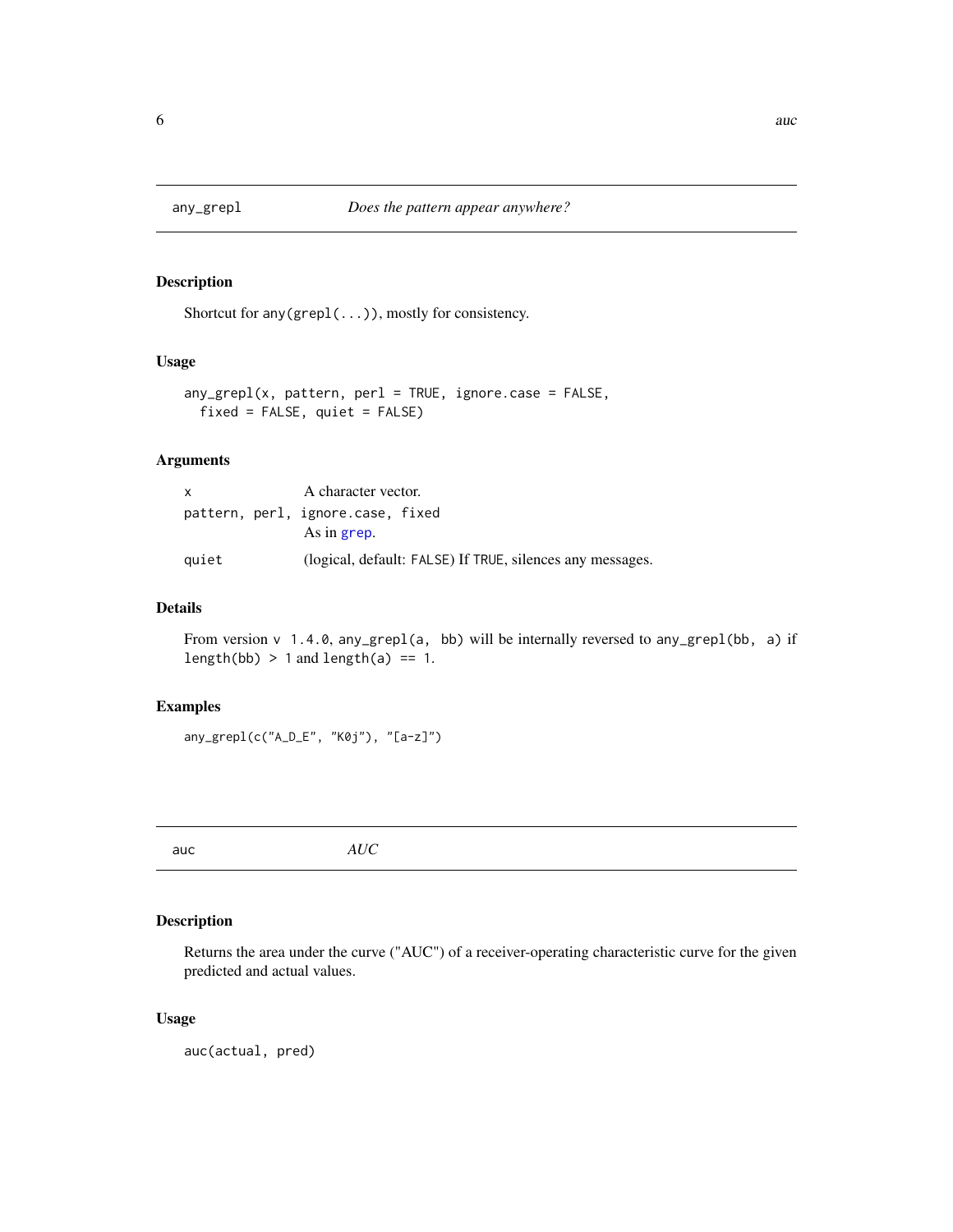#### <span id="page-6-0"></span>coalesce 7

#### Arguments

| actual | Logical vector: TRUE for positive class. If not a logical vector, the result is<br>interpreted as one if safe to do so, <i>viz</i> . if actual contains precisely two unique<br>values and is either a numeric vector, an ordered factor, or the unique values are<br>FALSE and TRUE (case-insensitively). Anything else is an error. |
|--------|---------------------------------------------------------------------------------------------------------------------------------------------------------------------------------------------------------------------------------------------------------------------------------------------------------------------------------------|
| pred   | Numeric (double) vector the same length as actual giving the predicted proba-<br>bility of TRUE. Must be a numeric vector the same length as actual.                                                                                                                                                                                  |

#### Author(s)

Copyright (c) 2012, Ben Hamner Author: Ben Hamner (ben@benhamner.com) All rights reserved.

Redistribution and use in source and binary forms, with or without modification, are permitted provided that the following conditions are met:

1. Redistributions of source code must retain the above copyright notice, this list of conditions and the following disclaimer. 2. Redistributions in binary form must reproduce the above copyright notice, this list of conditions and the following disclaimer in the documentation and/or other materials provided with the distribution.

THIS SOFTWARE IS PROVIDED BY THE COPYRIGHT HOLDERS AND CONTRIBUTORS "AS IS" AND ANY EXPRESS OR IMPLIED WARRANTIES, INCLUDING, BUT NOT LIM-ITED TO, THE IMPLIED WARRANTIES OF MERCHANTABILITY AND FITNESS FOR A PARTICULAR PURPOSE ARE DISCLAIMED. IN NO EVENT SHALL THE COPYRIGHT OWNER OR CONTRIBUTORS BE LIABLE FOR ANY DIRECT, INDIRECT, INCIDENTAL, SPECIAL, EXEMPLARY, OR CONSEQUENTIAL DAMAGES (INCLUDING, BUT NOT LIM-ITED TO, PROCUREMENT OF SUBSTITUTE GOODS OR SERVICES; LOSS OF USE, DATA, OR PROFITS; OR BUSINESS INTERRUPTION) HOWEVER CAUSED AND ON ANY THE-ORY OF LIABILITY, WHETHER IN CONTRACT, STRICT LIABILITY, OR TORT (INCLUD-ING NEGLIGENCE OR OTHERWISE) ARISING IN ANY WAY OUT OF THE USE OF THIS SOFTWARE, EVEN IF ADVISED OF THE POSSIBILITY OF SUCH DAMAGE.

#### Source

Source code based on Metrics::auc from Ben Hamner and Michael Frasco and Erin LeDell from the Metrics package.

coalesce *Find first non-missing element*

#### Description

Lightweight version of dplyr::coalesce, with all the vices and virtues that come from such an approach. Very similar logic (and timings to dplyr::coalesce), though no ability to use quosures etc. One exception is that if x does not contain any missing values, it is returned immediately, and ignores .... For example, dplyr::coalesce(1:2, 1:3) is an error, but hutils::coalesce(1:2, 1:3) is not.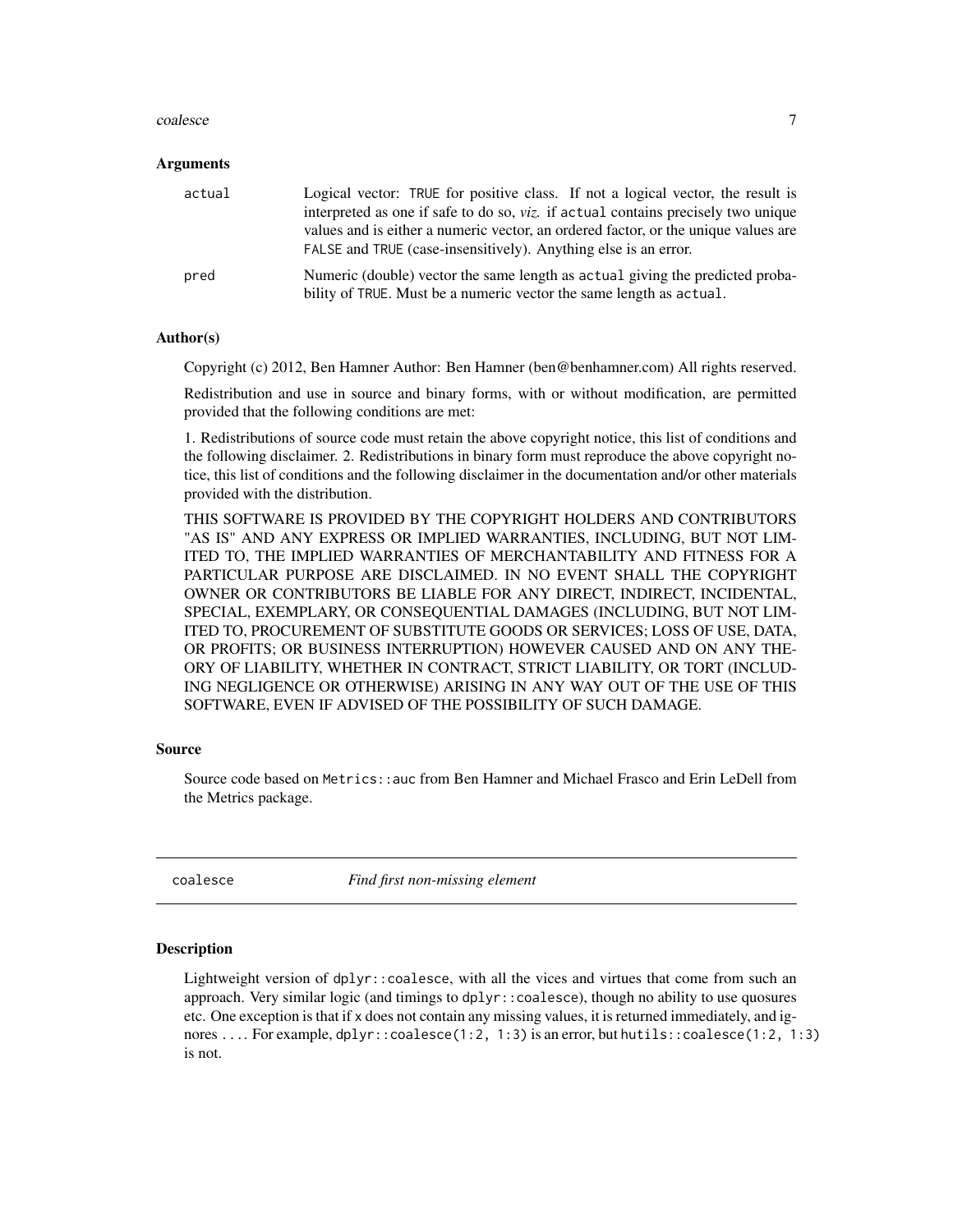#### <span id="page-7-0"></span>Usage

coalesce(x, ...)

#### Arguments

|          | A vector                                                                                                       |
|----------|----------------------------------------------------------------------------------------------------------------|
| $\cdots$ | Successive vectors whose values will replace the corresponding values in x if<br>the value is (still) missing. |

### Value

x with missing values replaced by the first non-missing corresponding elements in .... That is, if ... = A, B, C and x[i] is missing, then x[i] is replaced by A[i]. If x[i] is still missing (i.e. A[i] was itself NA), then it is replaced by B[i], C[i] until it is no longer missing or the list has been exhausted.

#### Source

Original source code but obviously inspired by dplyr::coalesce.

### Examples

coalesce(c(1, NA, NA, 4), c(1, 2, NA, NA), c(3, 4, 5, NA))

dev\_copy2a4 *Copy device to an A4 PDF*

### Description

Simply a wrapper around dev.copy2pdf, but without the need to remember that an A4 sheet of paper is 8.27 in by 11.69 in.

#### Usage

```
dev_copy2a4(filename, ...)
```
### Arguments

| filename | A string giving the name of the PDF file to write to, must end in .pdf. |
|----------|-------------------------------------------------------------------------|
| $\cdots$ | Other parameters passed to pdf.                                         |

### Value

As in [dev2](#page-0-0).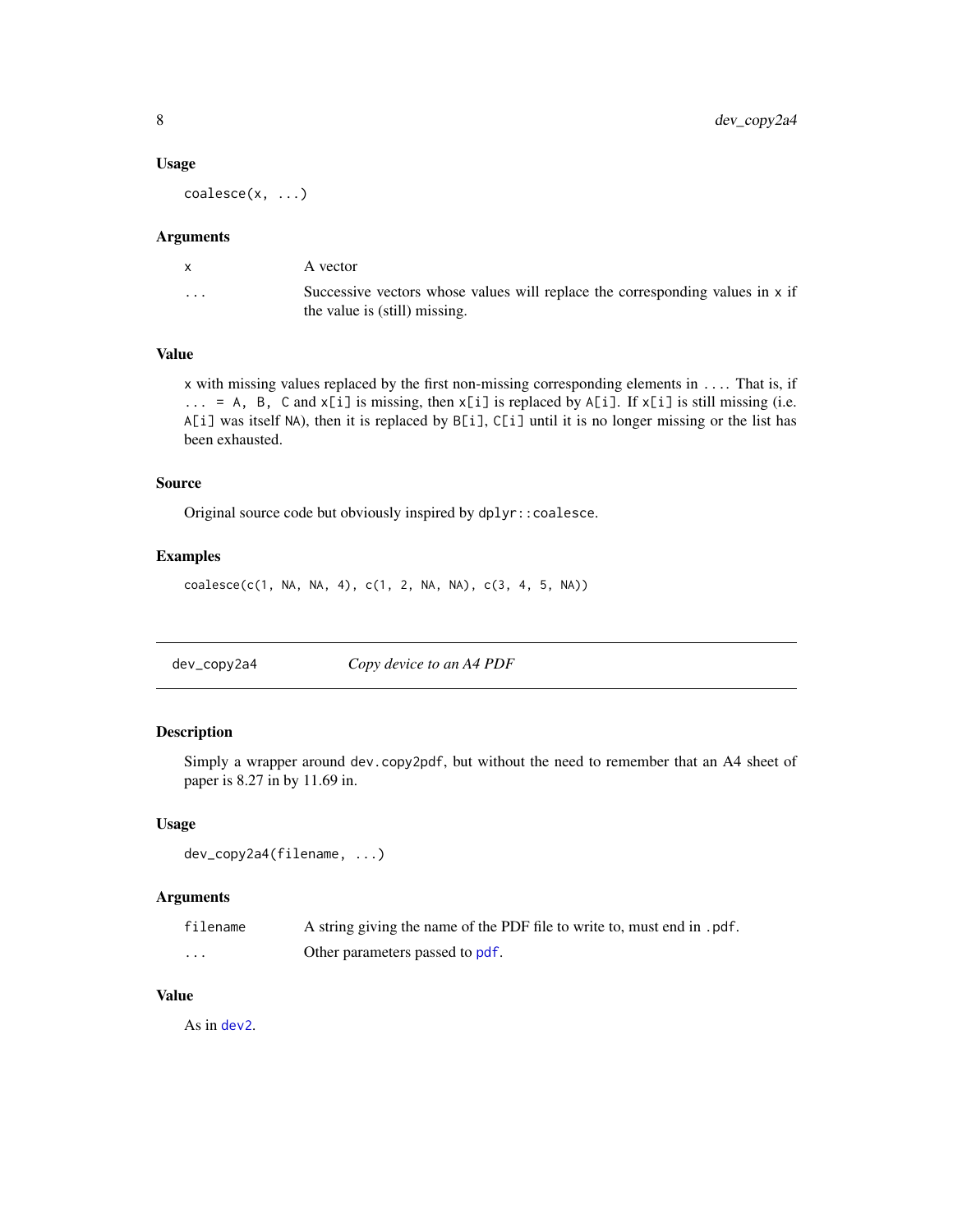<span id="page-8-0"></span>

Drop column or columns

### Usage

```
drop_col(DT, var, checkDT = TRUE)
```

```
drop_cols(DT, vars, checkDT = TRUE)
```
### Arguments

| DT      | A data.table.                                                                                                                       |
|---------|-------------------------------------------------------------------------------------------------------------------------------------|
| var     | Quoted column to drop.                                                                                                              |
| checkDT | Should the function check DT is a data, table?                                                                                      |
| vars    | Character vector of columns to drop. Only the intersection is dropped; if any<br>vars are not in names (DT), no warning is emitted. |

### Value

DT with specified columns removed.

### Examples

```
if (requireNamespace("data.table", quietly = TRUE)) {
  library(data.table)
  DT \le data.table(x = 1, y = 2, z = 3)
  drop_col(DT, "x")
}
```
drop\_colr *Drop columns whose names match a pattern*

#### Description

```
drop_colr present since hutils 1.0.0.
```
drop\_grep is identical but only present since hutils 1.2.0.

#### Usage

```
drop_colr(DT, pattern, ..., checkDT = TRUE)
```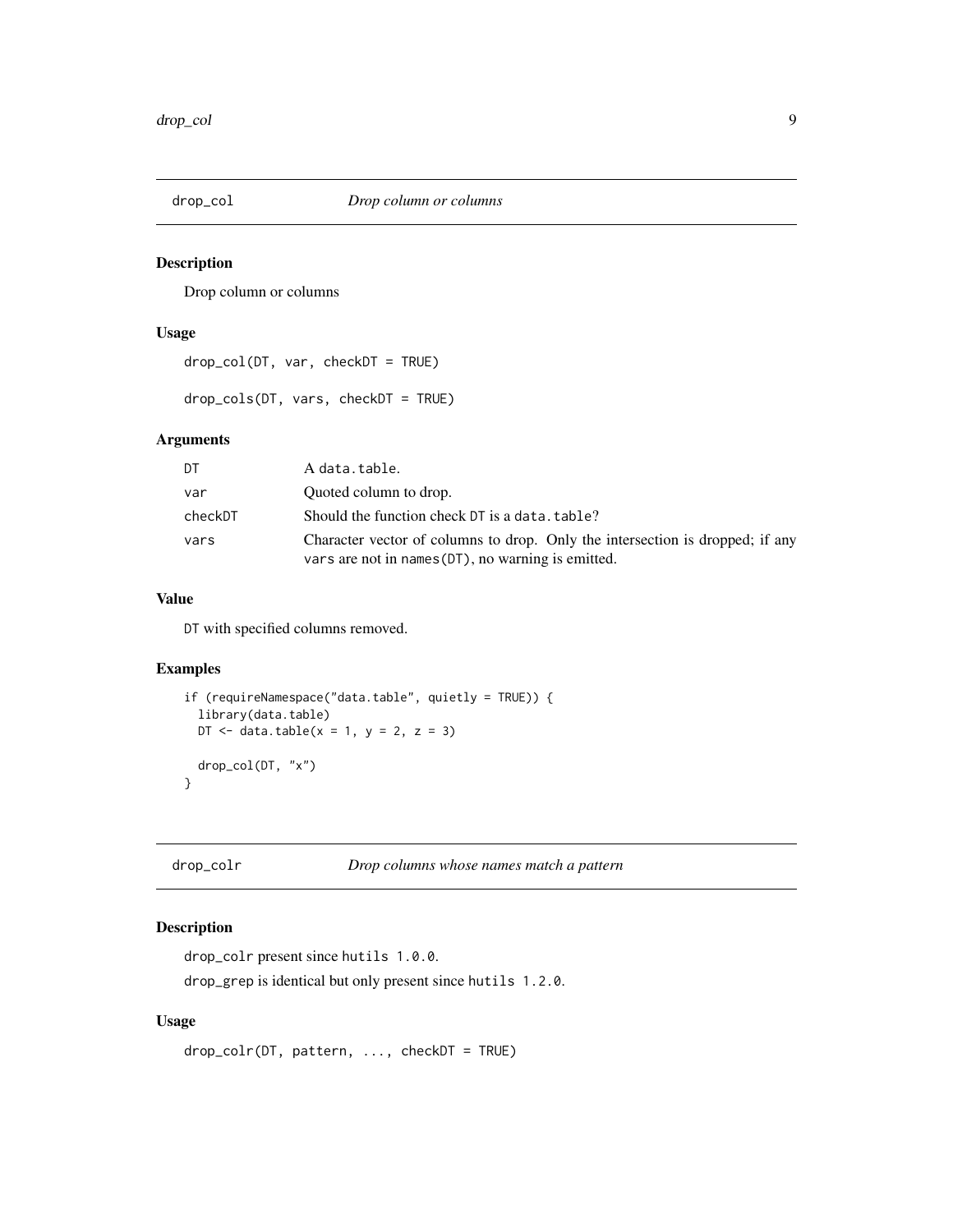### <span id="page-9-0"></span>Arguments

| DT        | A data.table.                                                 |
|-----------|---------------------------------------------------------------|
| pattern   | A regular expression as in grepl.                             |
| $\ddotsc$ | Arguments passed to grepl.                                    |
| checkDT   | If TRUE (the default), will error if DT is not a data, table. |

### Examples

```
library(data.table)
dt <- data.table(x1 = 1, x2 = 2, y = 3)
drop_grep(dt, "x")
```
drop\_constant\_cols *Drop constant columns*

#### Description

Drops columns that have only one value in a data.table.

#### Usage

```
drop_constant_cols(DT, copy = FALSE)
```
### Arguments

| DT   | A data.table.                                                                                                                                                             |
|------|---------------------------------------------------------------------------------------------------------------------------------------------------------------------------|
| CODV | (logical, default: FALSE) Whether the data, table should be copied before any<br>columns are dropped. If FALSE, the default, columns are dropped from DT by<br>reference. |

### Details

If DT is a data.frame that is not a data.table, constant columns are still dropped, but since DT will be copied, copy should be set to TRUE to avoid a warning. If DT is a data. frame and all but one of the columns are constant, a data.frame will still be returned, as opposed to the values of the sole remaining column, which is the default behaviour of base data.frame.

If all columns are constant, drop\_constant\_cols returns a Null data table if DT is a data.table, but a data frame with 0 columns and nrow(DT) otherwise.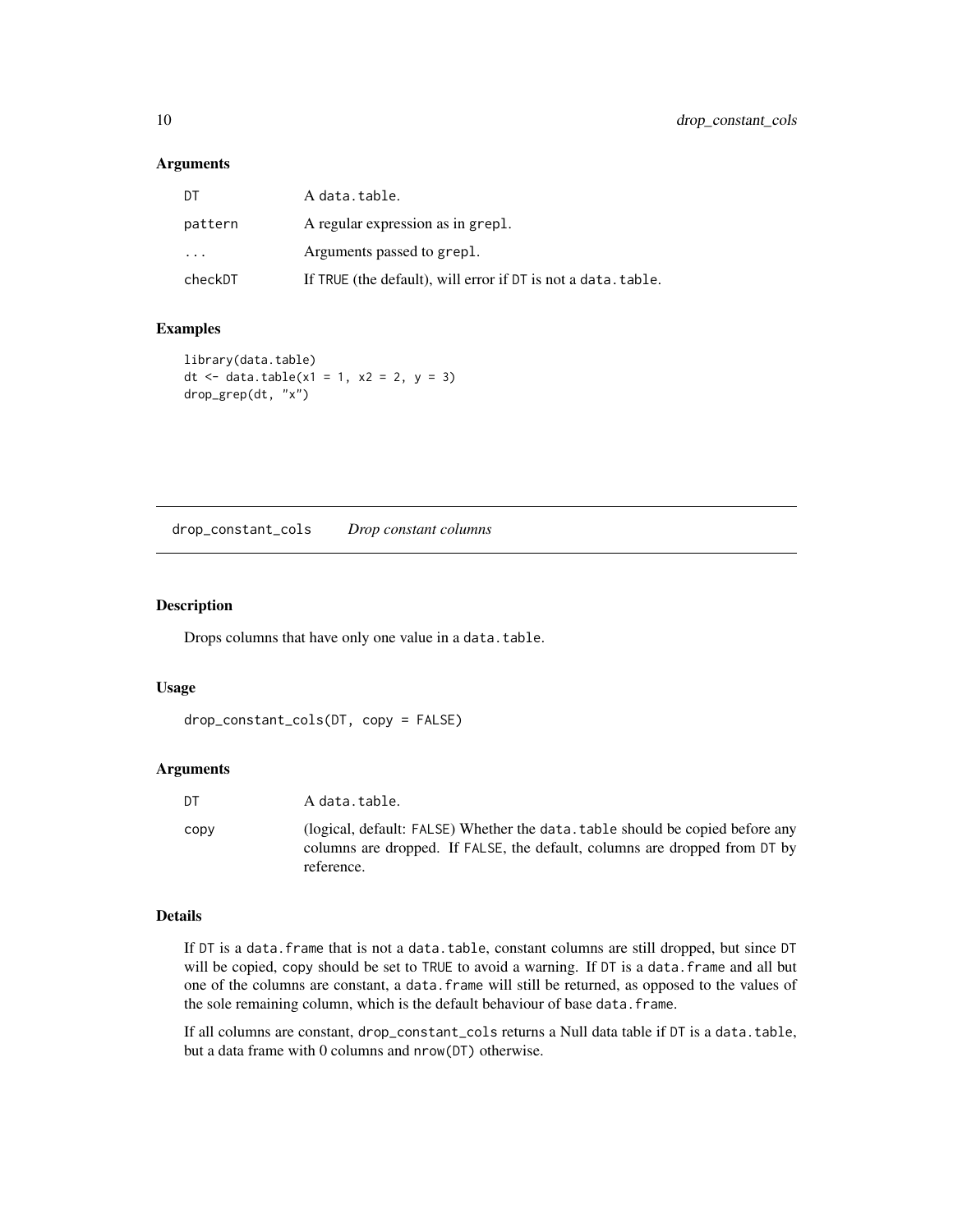<span id="page-10-0"></span>drop\_empty\_cols 11

#### Examples

library(data.table)  $X \le -$  data.table( $x = c(1, 1), y = c(1, 2)$ ) drop\_constant\_cols(X)

drop\_empty\_cols *Drop empty columns*

#### Description

Removes columns from a data.table where all the values are missing.

### Usage

drop\_empty\_cols(DT, copy = FALSE)

#### Arguments

| - DT | A data.table.                                                                                                                                            |
|------|----------------------------------------------------------------------------------------------------------------------------------------------------------|
| CODV | Copies the data, table so the original can be retained. Not applicable if DT is<br>not a data, table. If FALSE, the default, DT itself will be modified. |

duplicated\_rows *Return duplicated rows of data.table*

### Description

This function differs from duplicated in that it returns both the duplicate row and the row which has been duplicated. This may prove useful in combination with the by argument for determining whether two observations are identical across more than just the specified columns.

### Usage

```
duplicated_rows(DT, by = names(DT), na.rm = FALSE, order = TRUE,
  copyDT = TRUE, na.last = FALSE)
```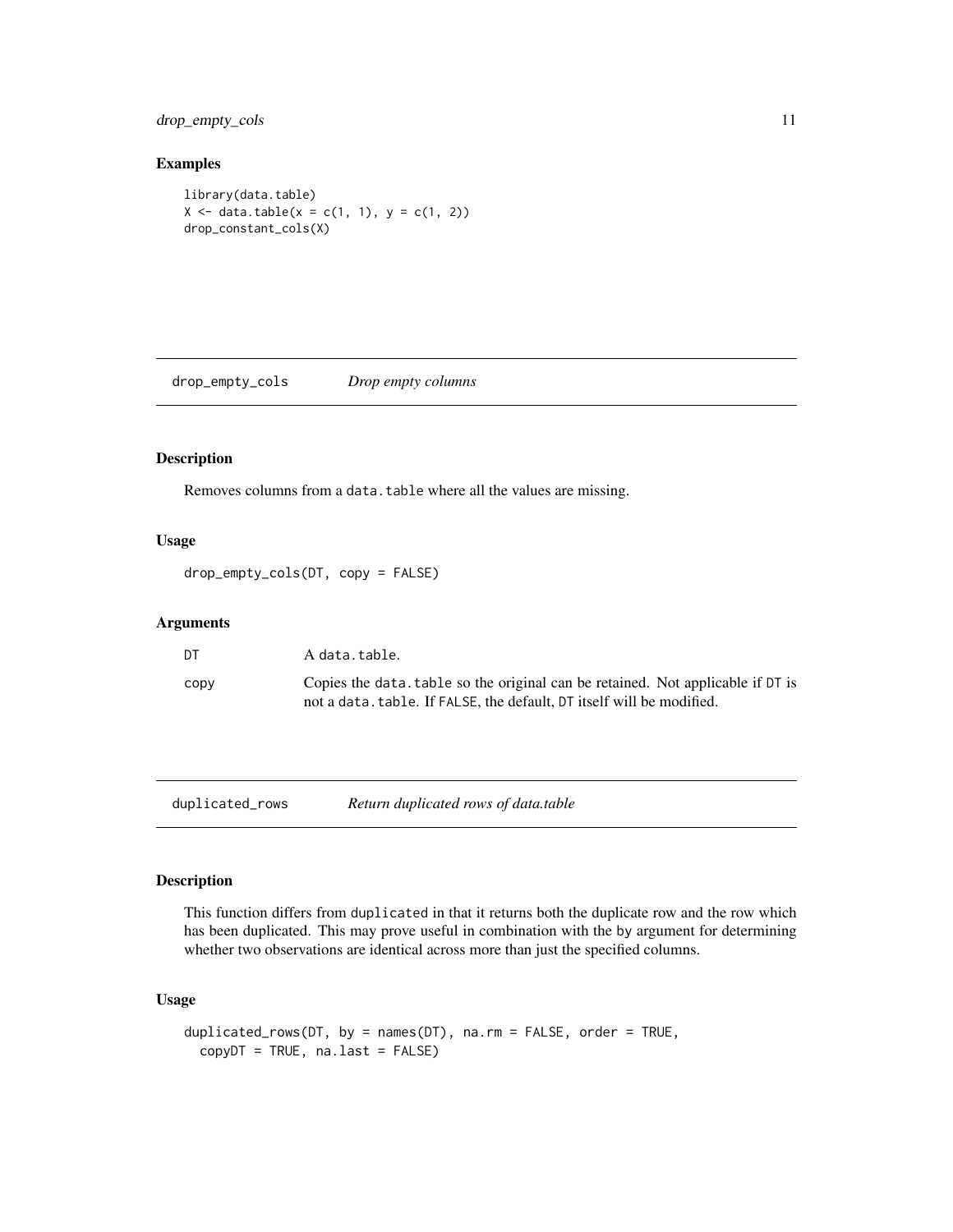### <span id="page-11-0"></span>Arguments

| A data.table.                                                                                                                |
|------------------------------------------------------------------------------------------------------------------------------|
| Character vector of columns to evaluate duplicates over.                                                                     |
| (logical) Should NAs in by be removed before returning duplicates? (Default<br>FALSE.)                                       |
| (logical) Should the result be ordered so that duplicate rows are adjacent? (De-<br>fault TRUE.)                             |
| (logical) Should DT be copied prior to detecting duplicates. If FALSE, the order-<br>ing of DT will be changed by reference. |
| (logical) If order is TRUE, should NAs be ordered first or last?. Passed to<br>data.table::setordery.                        |
|                                                                                                                              |

### Value

Duplicate rows of DT by by. For interactive use.

### Examples

```
if (requireNamespace("data.table", quietly = TRUE)) {
 library(data.table)
 DT \leq data.table(x = rep(1:4, 3),
                  y = rep(1:2, 6),z = rep(1:3, 4)# No duplicates
 duplicated_rows(DT)
 # x and y have duplicates
 duplicated_rows(DT, by = c("x", "y"), order = FALSE)
 # By default, the duplicate rows are presented adjacent to each other.
 duplicated_rows(DT, by = c("x", "y"))
}
```
find\_pattern\_in *Find string pattern in (text) file*

### Description

Find string pattern in (text) file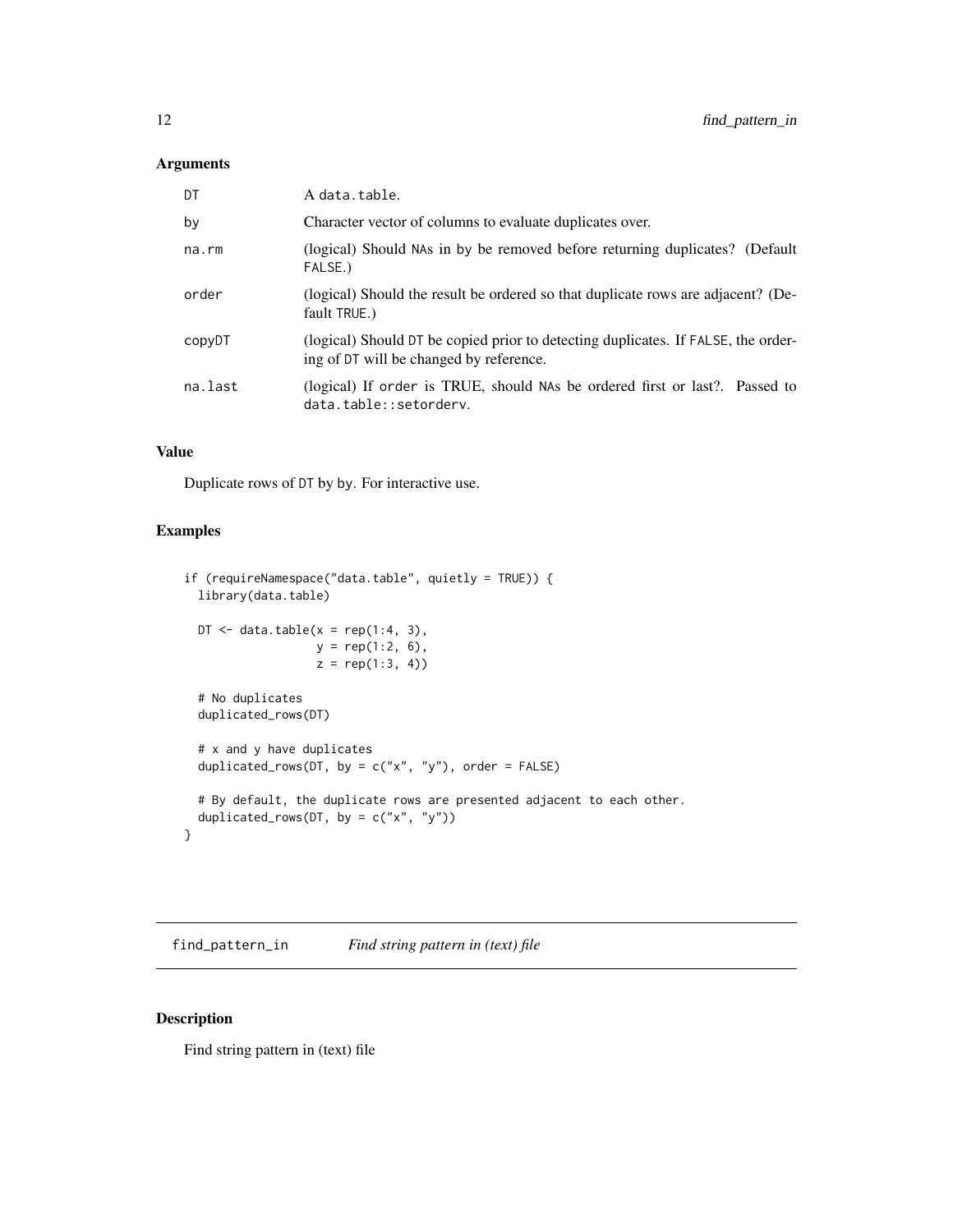### <span id="page-12-0"></span>Usage

```
find_pattern_in(file_contents, basedir = ".", dir_recursive = TRUE,
  reader = readLines, include.comments = FALSE, comment.char = NULL,
  use.OS = FALSE, file_pattern = "\wedge.(R|r)(nw|md)?$",
  file_contents_perl = TRUE, file_contents_fixed = FALSE,
  file.ext = NULL, which_lines = c("first", "all"))
```
### Arguments

| file_contents       | A perl-regular expression as a search query.                                                                                                                                         |  |
|---------------------|--------------------------------------------------------------------------------------------------------------------------------------------------------------------------------------|--|
| basedir             | The root of the directory tree in which files will be searched recursively.                                                                                                          |  |
| dir_recursive       | (logical, default: TRUE) Search within subdirectories of basedir?                                                                                                                    |  |
| reader              | A function, akin to base:: readLines, the default, that accepts a filename and<br>returns a character vector.                                                                        |  |
| include.comments    |                                                                                                                                                                                      |  |
|                     | If FALSE, the default, comments (i.e. anything after $a \#$ ) are not searched.                                                                                                      |  |
| comment.char        | If include.comments is FALSE, what character marks a comment character? By<br>default, NULL, which sets the correct comment symbol for R and TeX files.                              |  |
| use.0S              | Use the operating system to determine file list. Only available on Windows. If<br>it fails, a fall-back option (using dir) is used.                                                  |  |
| file_pattern        | A regular expression passed to list. files (pattern = file.ext). By de-<br>fault, "\. $(R   r)$ (nw md)?\$", i.e. all R and Sweave files. (Does not have to be a<br>file extension.) |  |
| file_contents_perl  |                                                                                                                                                                                      |  |
|                     | (logical, default: TRUE) Should file_contents be interpreted as a perl regex?                                                                                                        |  |
| file_contents_fixed |                                                                                                                                                                                      |  |
|                     | (logical, default: FALSE) Should file_contents be interpreted as a fixed<br>regex?                                                                                                   |  |
| file.ext            | A file extension passed to the operating system if use. OS is used.                                                                                                                  |  |
| which_lines         | One of "first" and "all". If "first" only the first match in any file is returned<br>in the result; if "all", all matches are.                                                       |  |

### Value

A data.table, showing the matches per file.

generate\_LaTeX\_manual *Generate LaTeX manual of installed package*

### Description

Generate LaTeX manual of installed package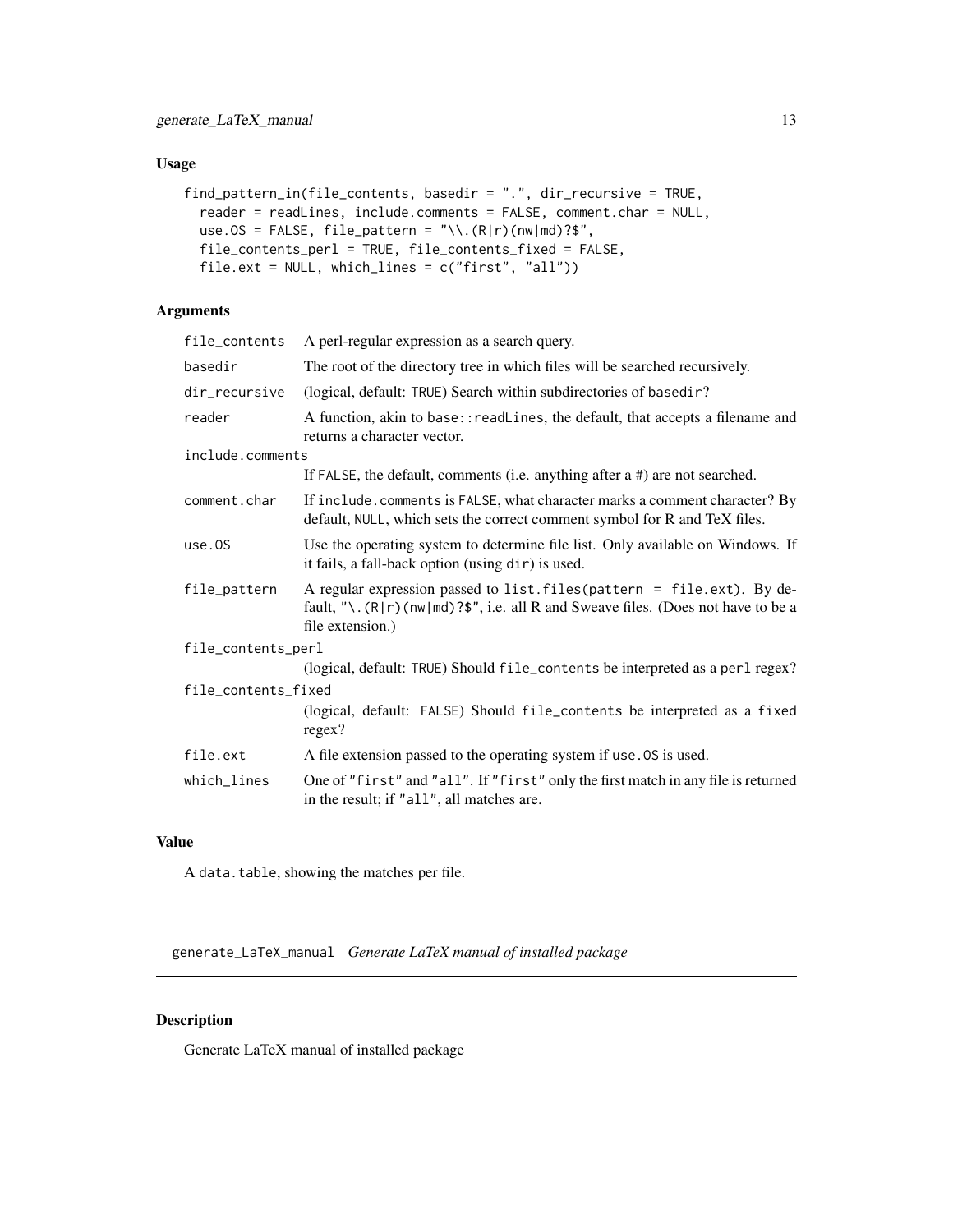#### <span id="page-13-0"></span>Usage

```
generate_LaTeX_manual(pkg, launch = TRUE)
```
#### Arguments

| pkg    | Quoted package name (must be installed).                               |
|--------|------------------------------------------------------------------------|
| launch | Should the PDF created be launched using the viewer (TRUE by default)? |

#### Value

See [system](#page-0-0). Called for its side-effect: creates a PDF in the current working directory. Requires a TeX distribution.

#### Source

<https://stackoverflow.com/a/30608000/1664978>

haversine\_distance *Distance between two points on the Earth*

#### Description

Distance between two points on the Earth

#### Usage

```
haversine_distance(lat1, lon1, lat2, lon2)
```
#### Arguments

lat1, lon1, lat2, lon2 That latitudes and longitudes of the two points.

#### Details

This is reasonably accurate for distances in the order of 1 to 1000 km.

#### Value

The distance in kilometres between the two points.

### Examples

```
# Distance from YMEL to YSSY
haversine_distance(-37 - 40/60, 144 + 50/60, -33 - 56/60, 151 + 10/60)
```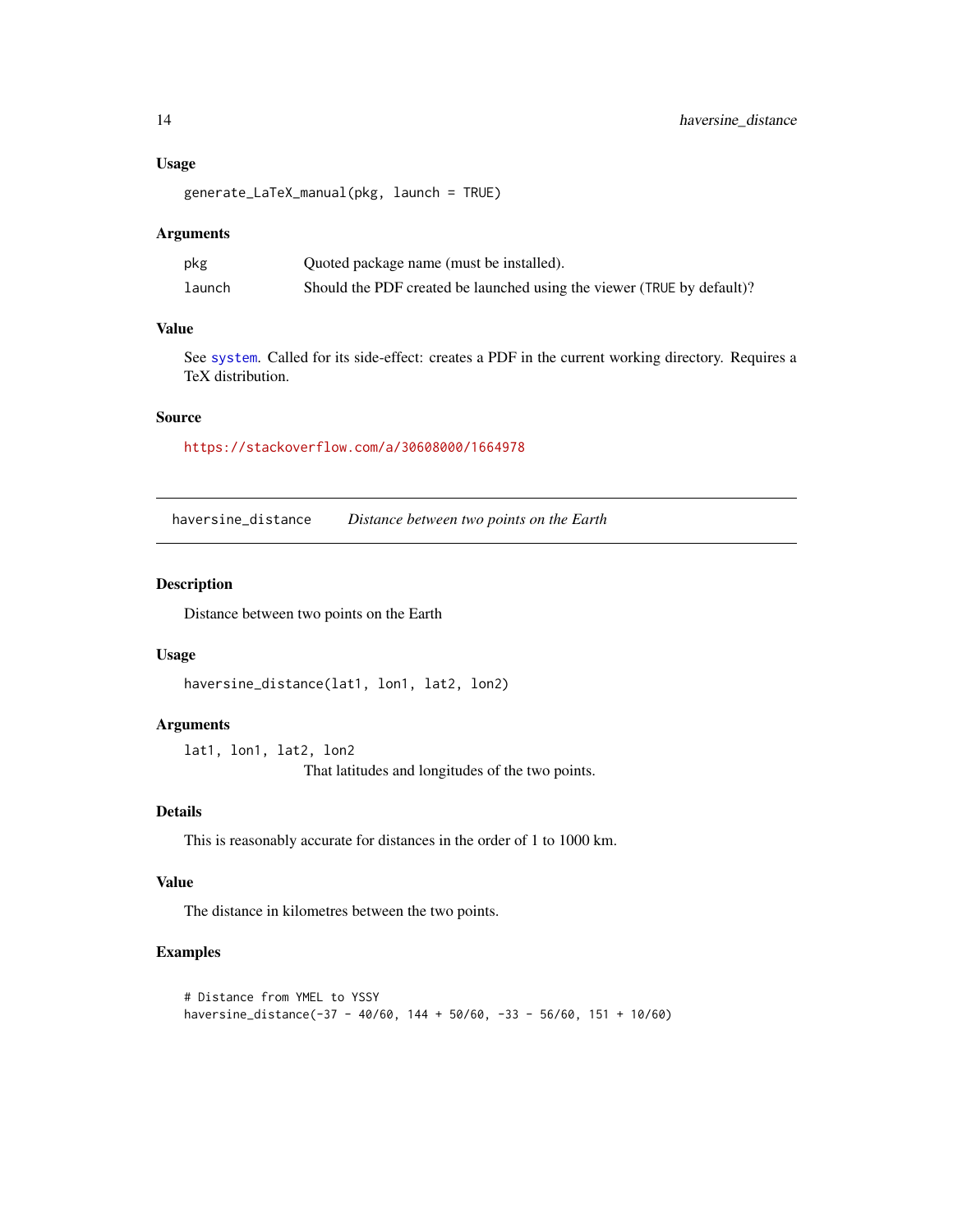<span id="page-14-0"></span>

Lightweight dplyr::if\_else with the virtues and vices that come from such an approach. Attempts to replicate dplyr::if\_else but written in base R for faster compile time. hutils::if\_else should be faster than dplyr::if\_else ...when it works, but will not work on lists or on factors. Additional attributes may be dropped.

#### Usage

if\_else(condition, true, false, missing = NULL)

#### Arguments

| condition   | Logical vector                                                                                                                                                          |
|-------------|-------------------------------------------------------------------------------------------------------------------------------------------------------------------------|
| true, false | Where condition is TRUE/FALSE, use the corresponding true/no value. They<br>must have the same type as each other and be the same length as condition or<br>length-one. |
| missing     | If condition is NA, use the corresponding na value. Liketrue and false, must be<br>of the same type and have the same length as condition, unless it has length one.    |

### Details

If the result is expected to be a factor then the conditions for type safety are strict and may be made stricter in future.

### Value

Where condition is TRUE, the corresponding value in true; where condition is FALSE, the corresponding value in false. Where condition is NA, then the corresponding value in na – unless na is NULL (the default) in which case the value will be NA (with the same type as true.)

### Source

Original code but obviously heavily inspired by <https://CRAN.R-project.org/package=dplyr>.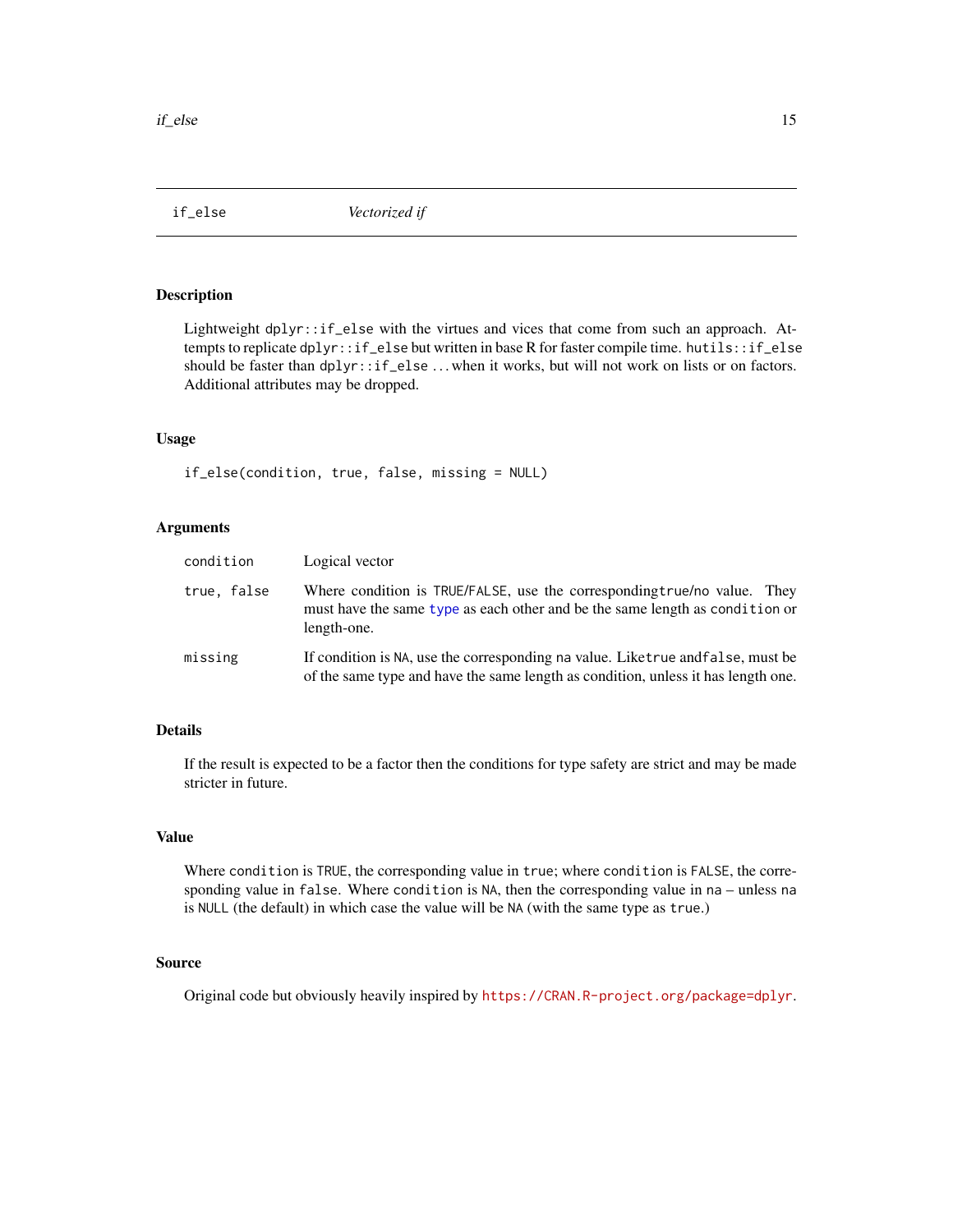<span id="page-15-0"></span>

Returns the result of  $x \Longrightarrow y$ .

### Usage

implies(x, y)

x %implies% y

### Arguments

x, y Logical vectors of the same length.

### Value

Logical implies: TRUE unless x is TRUE and y is FALSE.

NA in either x or y results in NA if and only if the result is unknown. In particular NA %implies% TRUE is TRUE and FALSE %implies% NA is TRUE.

If x or y are length-one, the function proceeds as if the length-one vector were recycled to the length of the other.

#### Examples

```
library(data.table)
CJ(x = c(TRUE,FALSE),
  y = c(TRUE,
       FALSE))[, ` x => y` := x %implies% y][]
#> x y x => y
#> 1: FALSE FALSE TRUE
#> 2: FALSE TRUE TRUE
#> 3: TRUE FALSE FALSE
#> 4: TRUE TRUE TRUE
# NA results:
#> 5: NA NA NA
#> 6: NA FALSE NA
#> 7: NA TRUE TRUE
#> 8: FALSE NA TRUE
#> 9: TRUE NA NA
```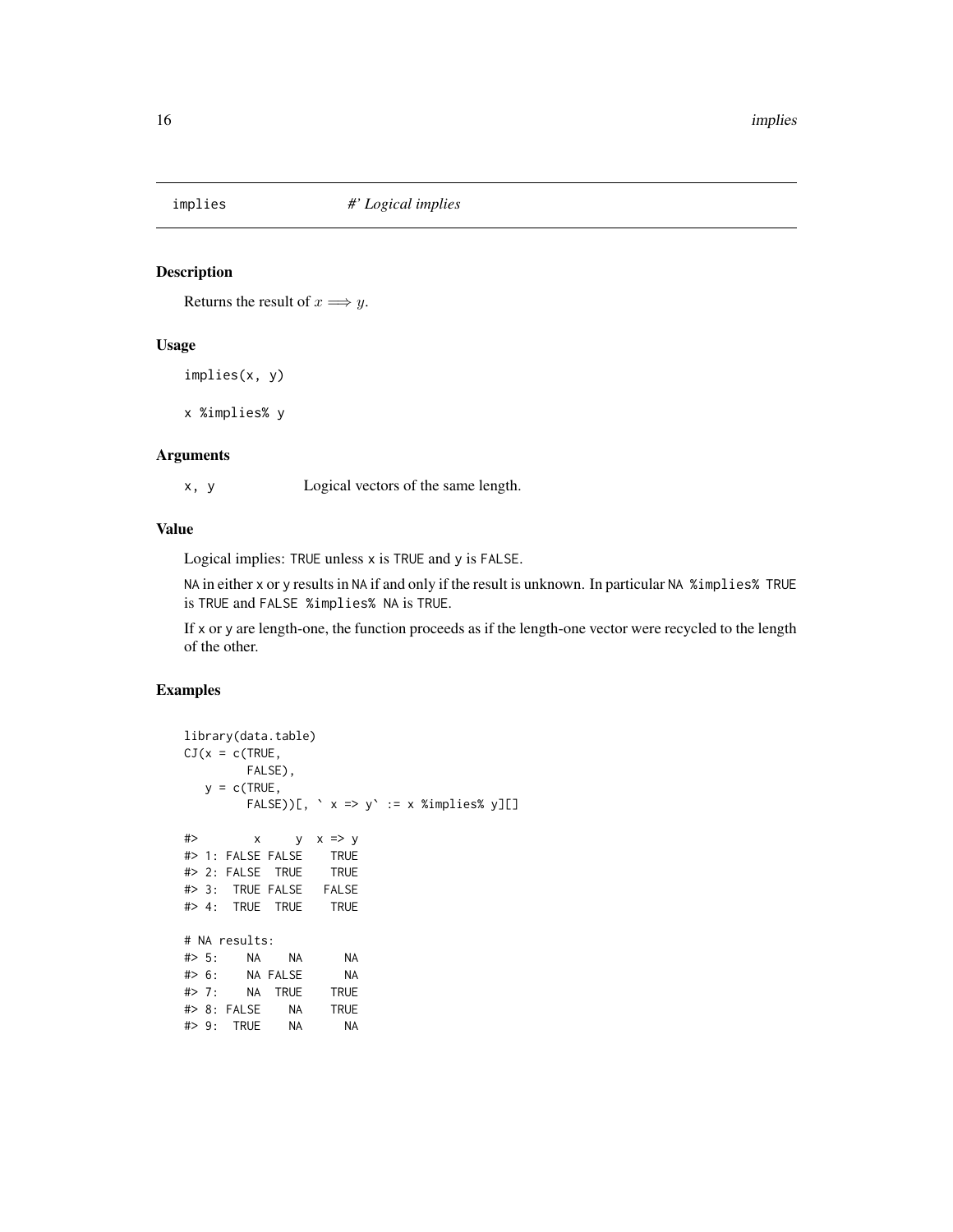<span id="page-16-0"></span>isAttached *Is a package attached?*

### Description

Is a package attached?

### Usage

isAttached(pkg)

### Arguments

pkg Either character or unquoted.

### Value

TRUE if pkg is attached.

isTrueFalse *Logical assertions*

### Description

Logical assertions

#### Usage

isTrueFalse(x)

### Arguments

x An object whose values are to be checked.

#### Value

For isTrueFalse, TRUE if and only if x is TRUE or FALSE identically (perhaps with attributes).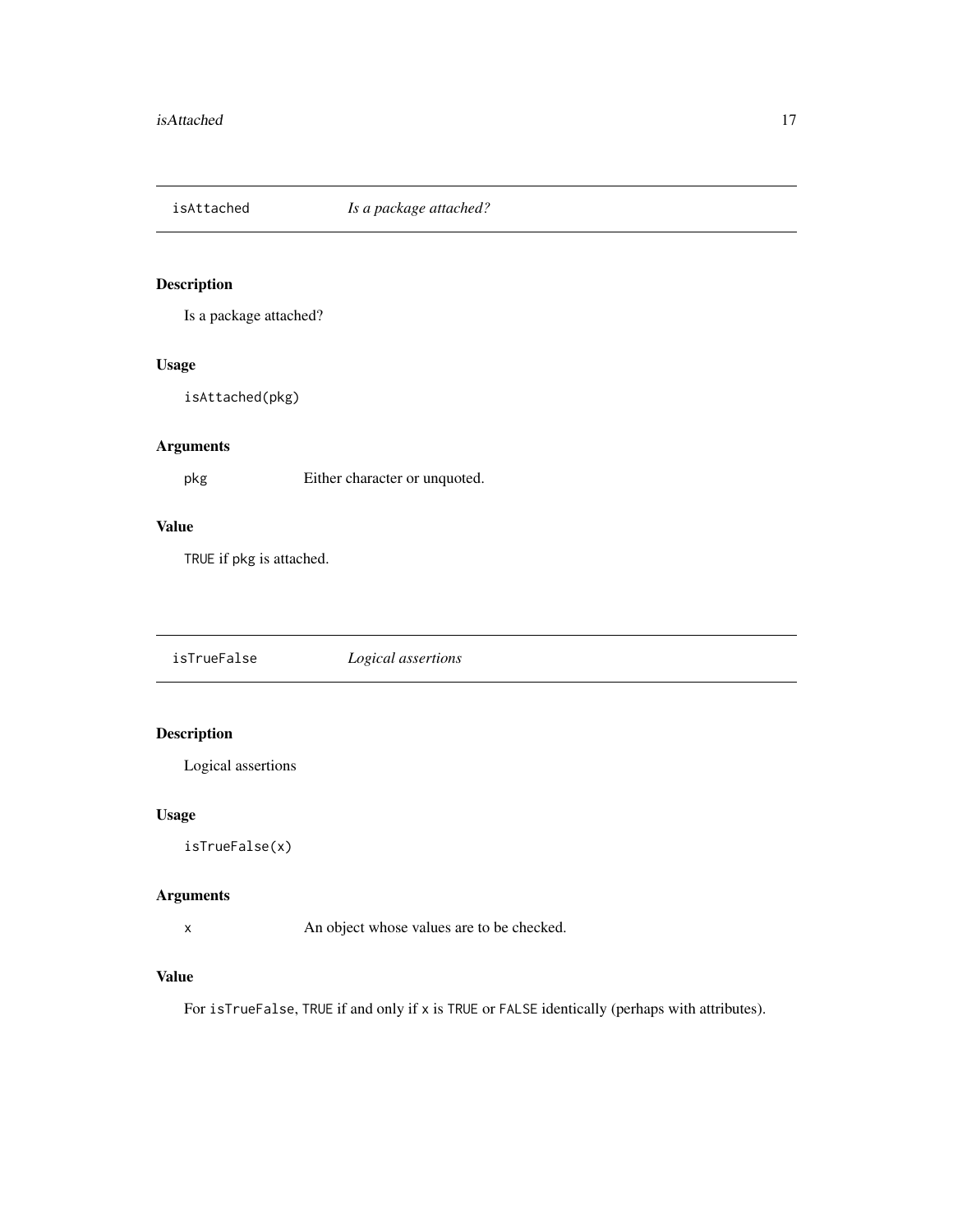<span id="page-17-0"></span>Longest common prefix/suffix

#### Usage

```
trim_common_affixes(x, .x = NULL, na.rm = TRUE, prefixes = TRUE,
  suffixes = TRUE, warn_if_no_prefix = TRUE,
 warn_if_no_suffix = TRUE)
longest\_suffix(x, .x = NULL, na.rm = TRUE, warn_i f_no\_suffix = TRUE)longest\_prefix(x, .x = NULL, na.rm = TRUE, warn\_if\_no\_prefix = TRUE)
```
#### Arguments

| $\times$  | A character vector.                                                                                                                                                                             |
|-----------|-------------------------------------------------------------------------------------------------------------------------------------------------------------------------------------------------|
| $\cdot$ X | If NULL, the default, ignored. May be used if x is known to be free of NAs.                                                                                                                     |
| na.rm     | (logical, default: TRUE) If FALSE, an NA in x means "" is the only common affix.<br>If NA, the longest prefix/suffix is $NA_{\text{c}}$ character <sub>(provided any NA<math>(x)</math>).</sub> |
|           | If $anyNA(x) == FALSE na$ . rm has no effect.                                                                                                                                                   |
| prefixes  | (logical, default: TRUE) If TRUE, trim prefixes.                                                                                                                                                |
| suffixes  | (logical, default: TRUE) If TRUE, trim suffixes.                                                                                                                                                |
|           | warn_if_no_prefix, warn_if_no_suffix                                                                                                                                                            |
|           | (logical, default: TRUE) If FALSE, if x has no common affixes the warning is<br>suppressed. (If no common prefix/suffix then the common affix returned will be<br>$"$ " (the empty string).)    |

#### Value

The longest common substring in x either at the start or end of each string. For trim\_common\_affixes x with common prefix and common suffix removed.

#### Examples

```
longest_prefix(c("totalx", "totaly", "totalz"))
longest_suffix(c("ztotal", "ytotal", "xtotal"))
```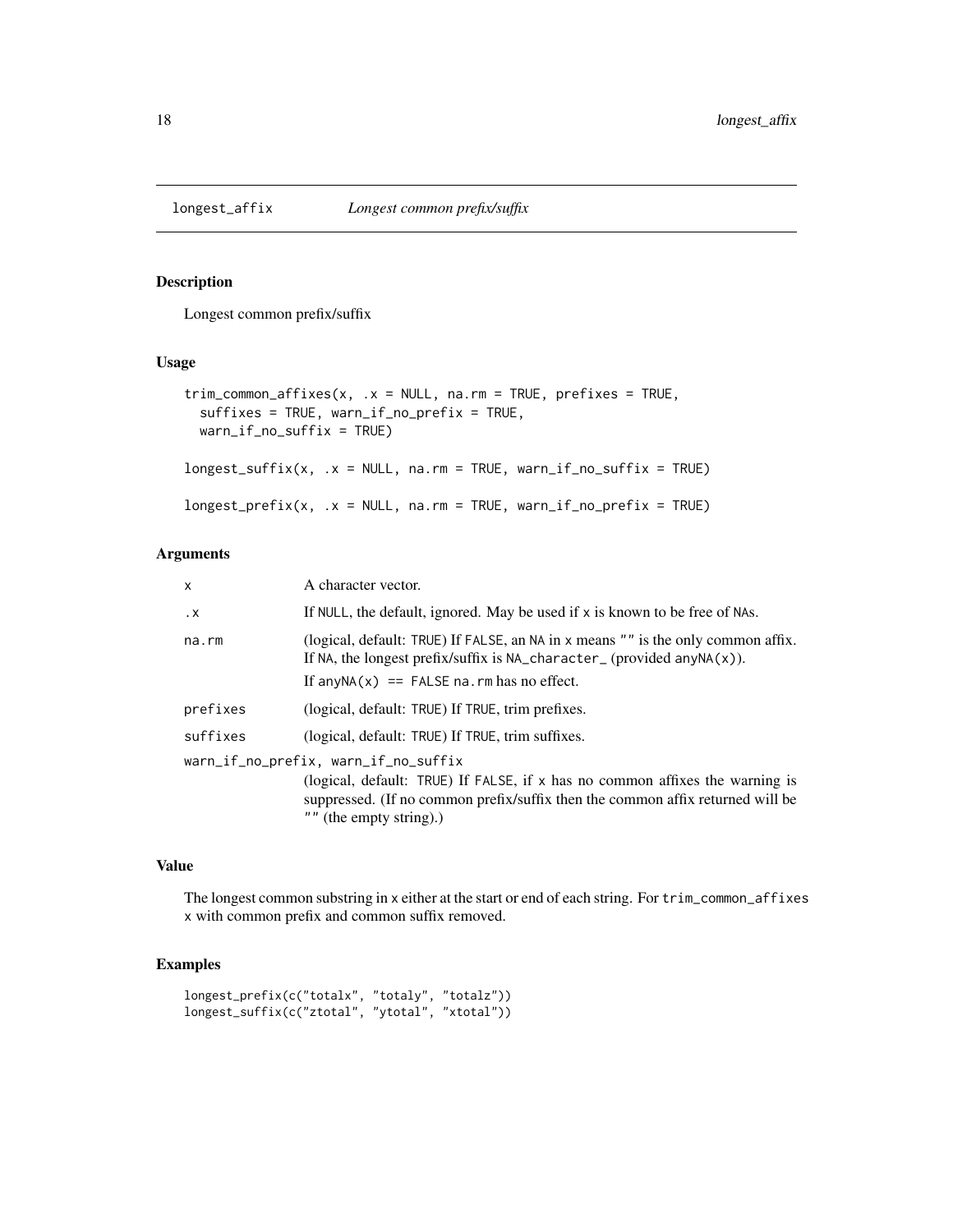<span id="page-18-0"></span>

Proportion of values that are NA.

### Usage

mean\_na(v)

### Arguments

v A vector.

### Value

A double, mean(is.na(v)).

mutate\_ntile *Add a column of ntiles to a data table*

### Description

Add a column of ntiles to a data table

### Usage

```
mutate_ntile(DT, col, n, weights = NULL, by = NULL, keyby = NULL,
 new.col = NULL, character.only = FALSE, overwrite = TRUE,
  check.na = FALSE)
```
### Arguments

| DT        | A data.table.                                                                                                                                                    |
|-----------|------------------------------------------------------------------------------------------------------------------------------------------------------------------|
| col       | The column name (quoted or unquoted) for which quantiles are desired.                                                                                            |
| n         | A positive integer, the number of groups to split col.                                                                                                           |
| weights   | If NULL, the default, use unweighted quantiles. Otherwise, a string designating<br>the column that is passed to weighted_ntile.                                  |
| by, keyby | Produce a grouped quantile column, as in data, table, keyby will set a key on<br>the result <i>(i.e.</i> order by keyby).                                        |
| new.col   | If not NULL, the name of the column to be added. If NULL (the default) a name<br>will be inferred from n. (For example, $n = 100$ will be $\le$ col>Percentile). |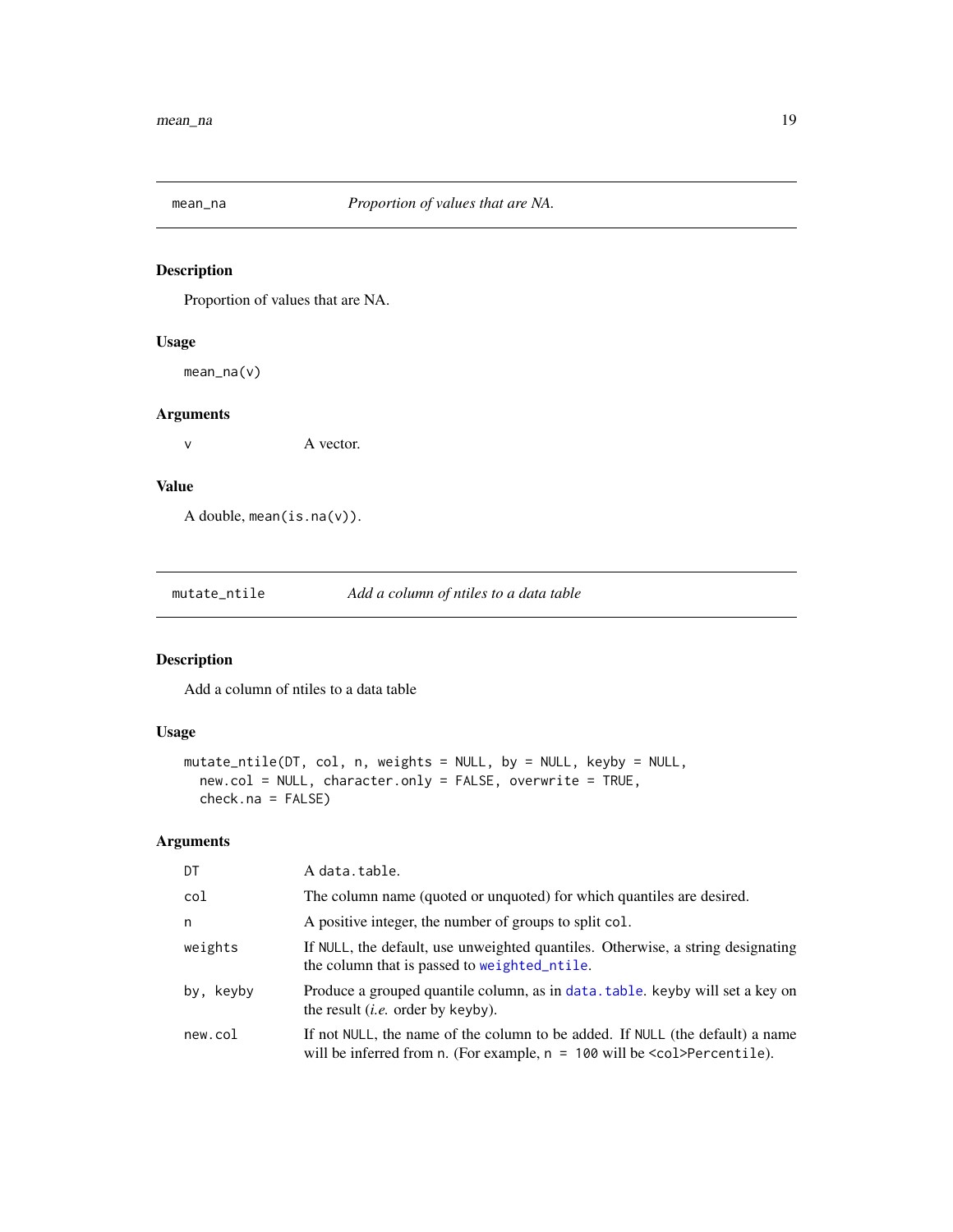<span id="page-19-0"></span>

|           | character.only (logical, default: FALSE) Do not contemplate col to be an unquoted column<br>name.                                                                          |
|-----------|----------------------------------------------------------------------------------------------------------------------------------------------------------------------------|
| overwrite | (logical, default: TRUE) If TRUE and new.col already exists in DT, the column<br>will be overwritten. If FALSE, attempting to overwrite an existing column is an<br>error. |
| check.na  | (logical, default: FALSE) If TRUE, NAs in DT[[col]] will throw an error. If NA's<br>are present, the corresponding n-tile may take any value.                              |

DT with a new integer column new.col containing the quantiles. If DT is not a data.table its class may be preserved unless keyby is used, where it will always be a data.table.

#### Examples

```
library(data.table)
DT <- data.table(x = 1:20, y = 2:1)
mutate_ntile(DT, "x", n = 10)
mutate_ntile(DT, "x", n = 5)
mutate_ntile(DT, "x", n = 10, by = "y")
mutate_ntile(DT, "x", n = 10, keyby = "y")
y \leq - "x"
DT <- data.table(x = 1:20, y = 2:1)
mutate\_ntile(DT, y, n = 5) # Use DT$y
mutate_ntile(DT, y, n = 5, character.only = TRUE) # Use DT$x
```
mutate\_other *Group infrequent entries into 'Other category'*

#### Description

Useful when you want to constrain the number of unique values in a column by keeping only the most common values.

#### Usage

```
mutate_other(.data, var, n = 5, count, by = NULL, var.weight = NULL,
 mass = NULL, copy = TRUE, other.category = "Other")
```
### Arguments

| .data | Data containing variable.                                             |
|-------|-----------------------------------------------------------------------|
| var   | Variable containing infrequent entries, to be collapsed into "Other". |
| n     | Threshold for total number of categories above "Other".               |
| count | Threshold for total count of observations before "Other".             |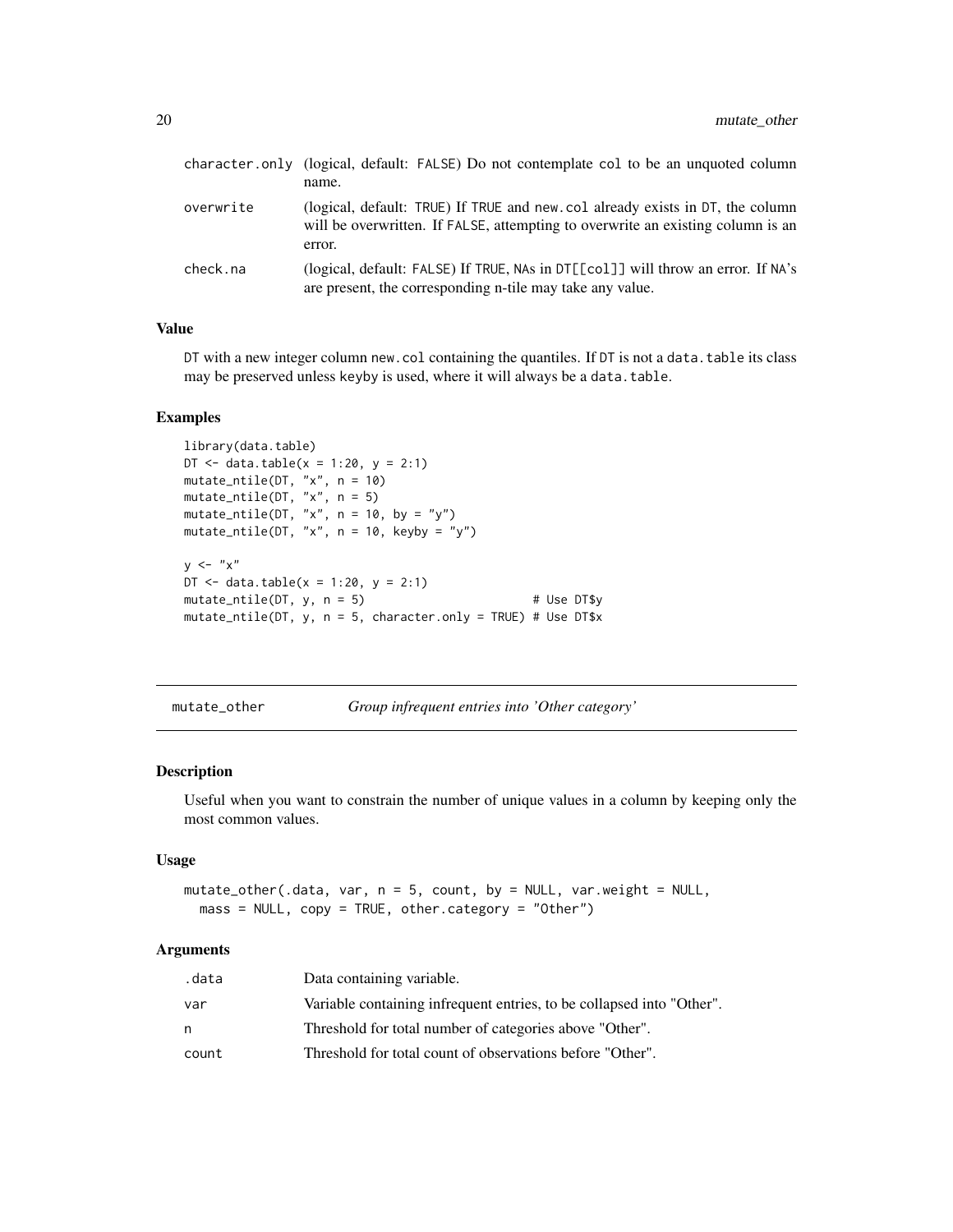<span id="page-20-0"></span>

| by             | Extra variables to group by when calculating n or count.                                                                                                                                                                                                                                                                                                           |
|----------------|--------------------------------------------------------------------------------------------------------------------------------------------------------------------------------------------------------------------------------------------------------------------------------------------------------------------------------------------------------------------|
| var.weight     | Variable to act as a weight: var's where the sum of this variable exceeds mass<br>will be kept, others set to other. category.                                                                                                                                                                                                                                     |
| mass           | Threshold for sum of var. weight: any var where the aggregated sum of var. weight<br>exceeds mass will be kept and other var will be set to other. category. By de-<br>fault (mass = NULL), the value of mass is $-\infty$ , with a warning. You may set<br>it explicitly to -Inf if you really want to avoid a warning that this function will<br>have no effect. |
| CODV           | Should . data be copied? Currently only TRUE is supported.                                                                                                                                                                                                                                                                                                         |
| other.category | Value that infrequent entries are to be collapsed into. Defaults to "0ther".                                                                                                                                                                                                                                                                                       |

.data but with var changed so that infrequent values have the same value (other.category).

### Examples

```
library(data.table)
library(magrittr)
DT \leq - data.table(City = c("A", "A", "B", "B", "C", "D"),
                 value = c(1, 9, 4, 4, 5, 11)DT %>%
  mutate_other("City", var.weight = "value", mass = 10) %>%
  .[]
```
ngrep *Anti-grep*

### Description

It is not simple to negate a regular expression. This obviates the need takes the long way round: negating the corresponding grepl call.

#### Usage

ngrep(pattern, x, value = FALSE, ...)

### Arguments

```
x, value, pattern
```
As in [grep](#page-0-0).

... Arguments passed to grepl.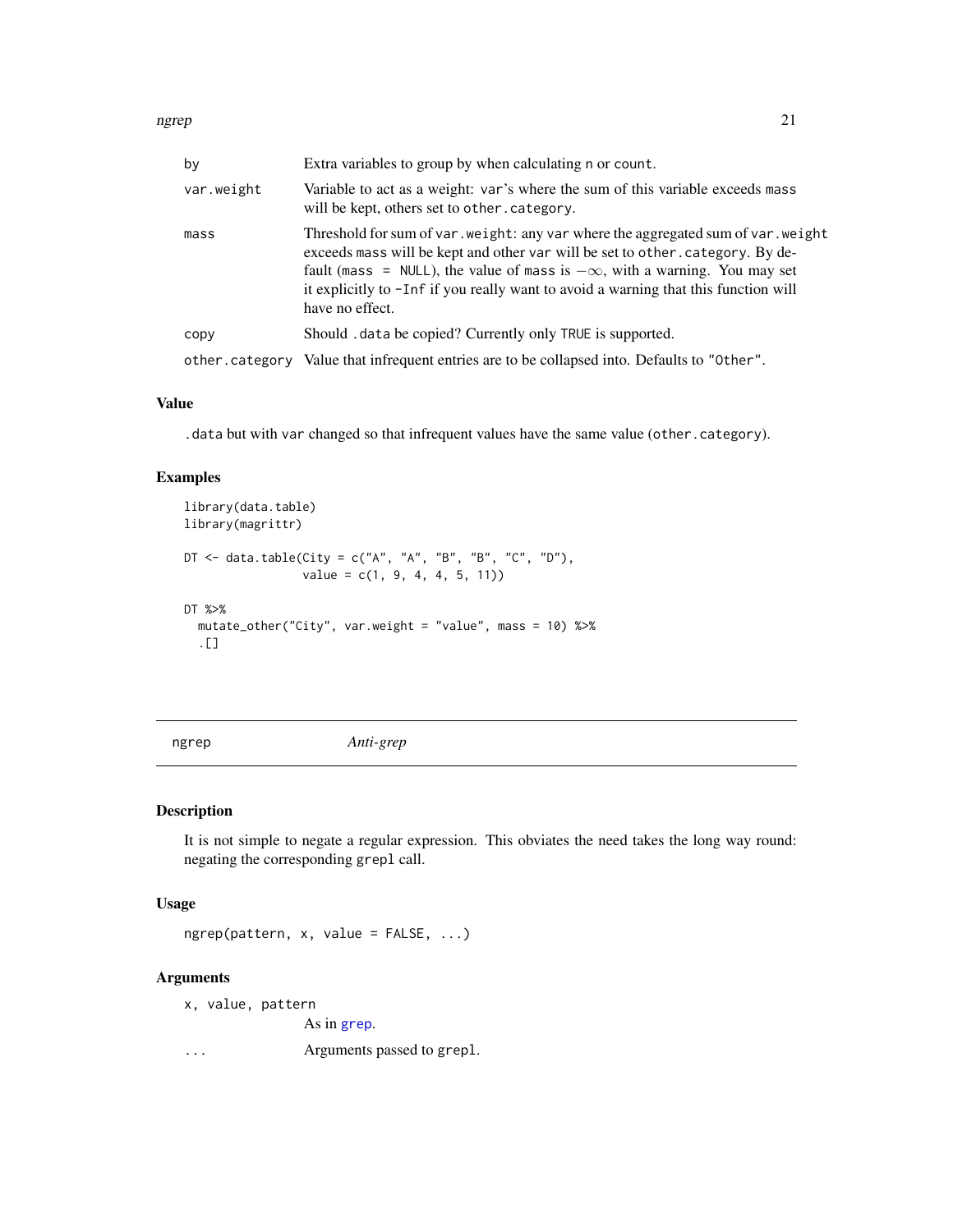<span id="page-21-0"></span>If value is FALSE (the default), indices of x which do not match the pattern; if TRUE, the values of x themselves.

### Examples

```
grep("[a-h]", letters)
ngrep("[a-h]", letters)
txt <- c("The", "licenses", "for", "most", "software", "are",
"designed", "to", "take", "away", "your", "freedom",
"to", "share", "and", "change", "it.",
"", "By", "contrast,", "the", "GNU", "General", "Public", "License",
"is", "intended", "to", "guarantee", "your", "freedom", "to",
"share", "and", "change", "free", "software", "--",
"to", "make", "sure", "the", "software", "is",
"free", "for", "all", "its", "users")
grep("[gu]", txt, value = TRUE)
ngrep("[gu]", txt, value = TRUE)
```
#### Description

Provide directory. Create directory only if it does not exist.

#### Usage

```
provide.dir(path, ...)
```
#### Arguments

| path     | Path to create.        |
|----------|------------------------|
| $\cdots$ | Passed to dir. create. |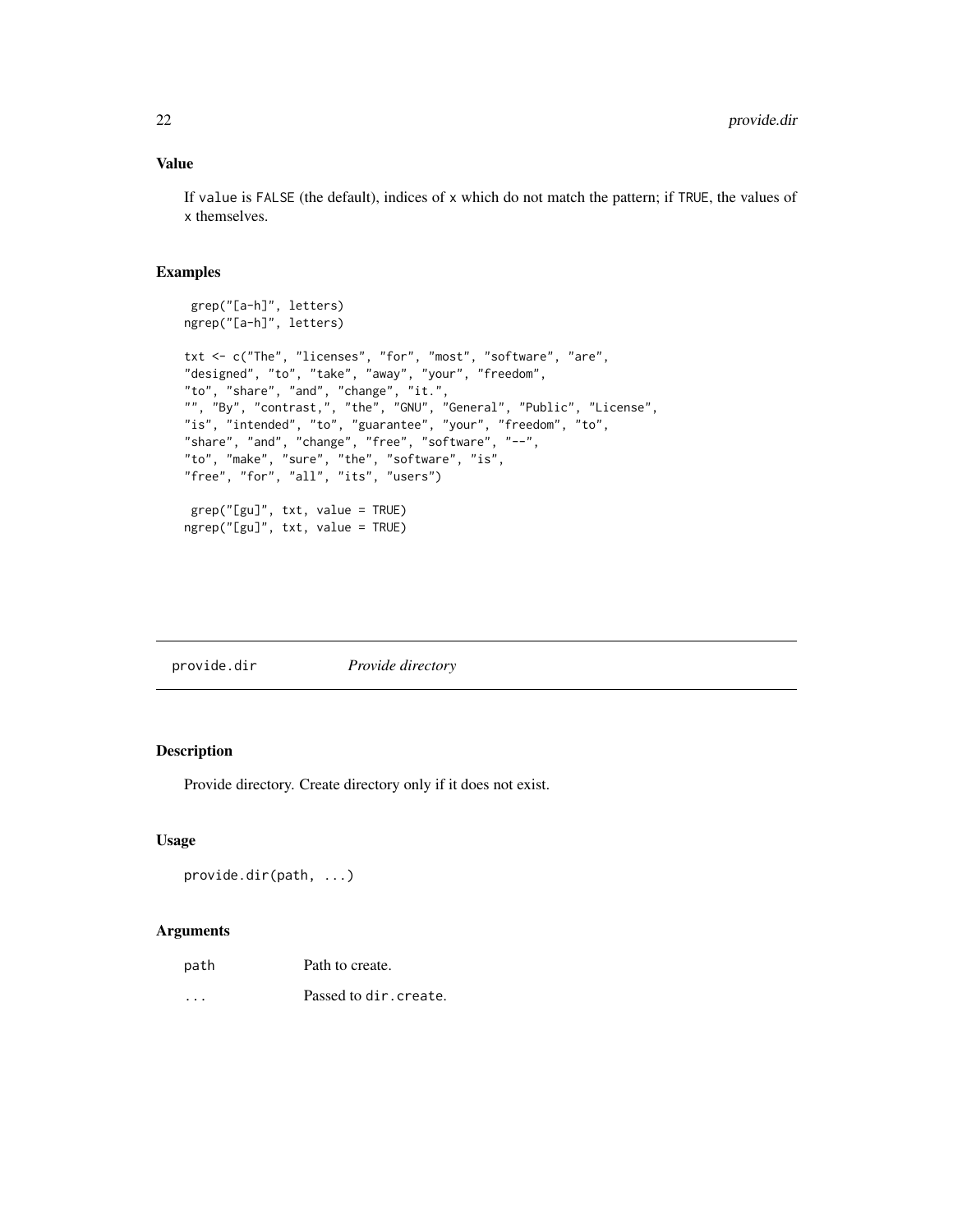<span id="page-22-0"></span>

Provides a consistent style for errors and warnings.

### Usage

```
report_error(faulty_input, error_condition, requirement, context = NULL,
  advice, hint = NULL, halt = TRUE)
```
#### Arguments

| faulty_input    | Unquoted function argument that is the cause of the error condition.   |  |
|-----------------|------------------------------------------------------------------------|--|
| error_condition |                                                                        |  |
|                 | A sentence explaining the condition that invoked the error.            |  |
| requirement     | A sentence that explains what is required.                             |  |
| context         | (Optional) A sentence that contextualizes the error                    |  |
| advice          | Advice for the user to avoid the error.                                |  |
| hint            | If the input can be guessed.                                           |  |
| halt            | (logical, default: TRUE) Should the function signal an error and halt? |  |
|                 |                                                                        |  |

RQ *Shorthand for* requireNamespace

### Description

Present since hutils v1.2.0. Alias for if (!requireNamespace(pkg, quietly = TRUE)) *yes* else *no*. Typical use-case would be RQ(pkg, install.packages("pkg"))].

This function is not recommended for use in scripts as it is a bit cryptic; its use-case is for bash scripts and the like where calls like this would otherwise be frequent and cloud the message.

### Usage

RQ(pkg, yes, no)

#### Arguments

| pkg | Package to test whether the package is not yet installed. |
|-----|-----------------------------------------------------------|
| ves | Response if pkg is <b>not</b> installed.                  |
| no  | (optional) Response if pkg is installed.                  |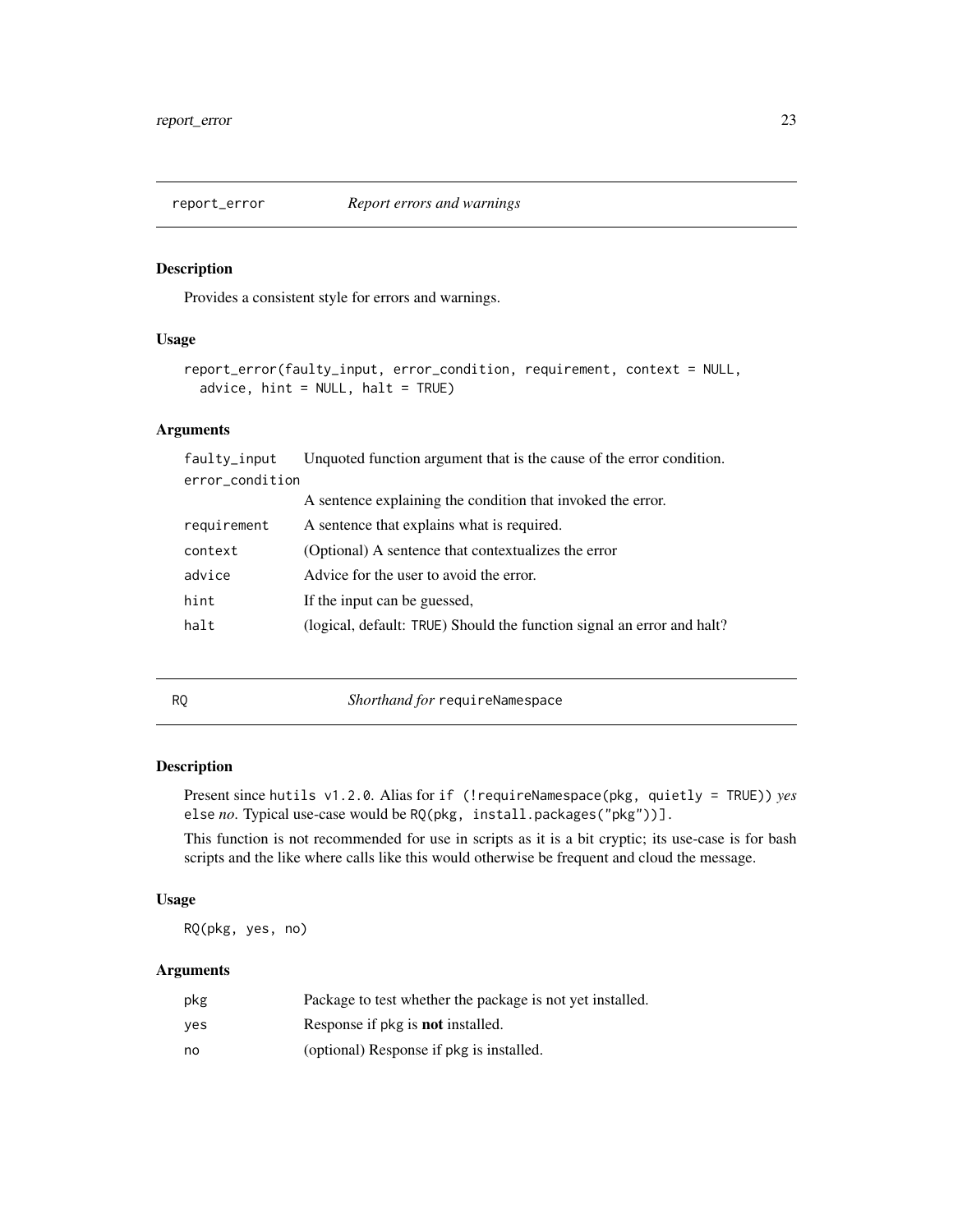#### 24 selector and the selector of the selector of the selector  $\sim$  selector  $\sim$

### Examples

```
## Not run:
RQ("dplyr", "dplyr needs installing")
## End(Not run)
```
#### selector *Fast selection of* data.table *columns*

## Description

Present since hutils 1.2.0.

### Usage

```
selector(DT, ..., cols = NULL, preserve.key = TRUE, shallow = FALSE)
```
### Arguments

| DT                  | A data.table.                                                                                                                                                                                                         |
|---------------------|-----------------------------------------------------------------------------------------------------------------------------------------------------------------------------------------------------------------------|
| $\cdot \cdot \cdot$ | Unquoted columns names.                                                                                                                                                                                               |
| cols                | Character vector of column names.                                                                                                                                                                                     |
| preserve.key        | (logical, default: TRUE) Reapply the key (if DT has one)?                                                                                                                                                             |
| shallow             | (logical, default: FALSE) Should the result be a shallow copy of DT's columns or<br>should the columns be assigned by reference? If TRUE, any modification to the<br>result also modifies the selected columns in DT. |

### Value

DT with the selected columns.

### Examples

```
RQ("nycflights13", no = {library(nycflights13)
library(data.table)
 fs <- as.data.table(flights)
 fs1 <- selector(fs, year, month, day, arr_delay)
fs1[, arr_delay := NA]
})
```
<span id="page-23-0"></span>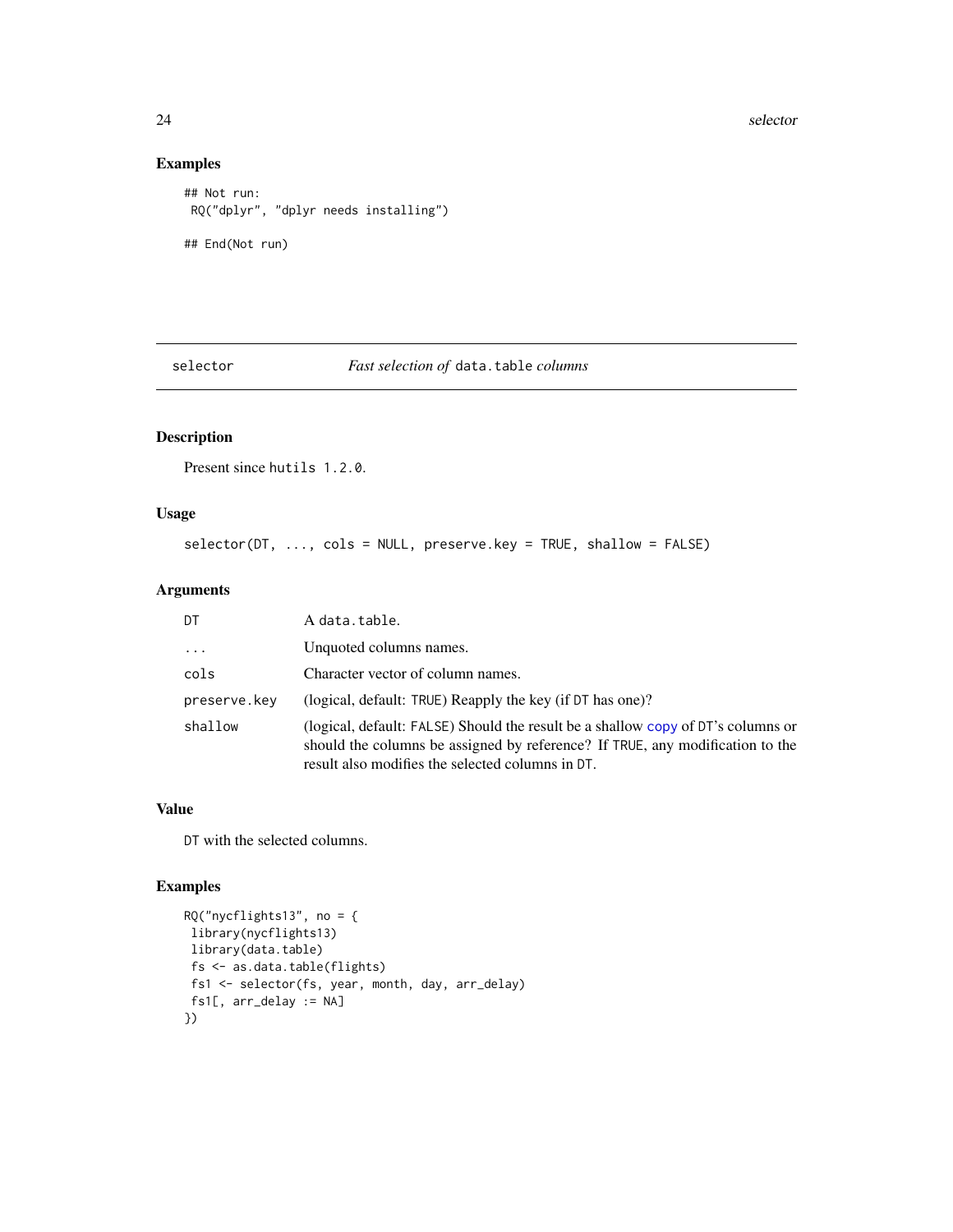<span id="page-24-0"></span>

Select names matching a pattern

### Usage

```
select_grep(DT, patterns, .and = NULL, .but.not = NULL,
  ignore.case = FALSE, perl = TRUE, fixed = FALSE,
 useBytes = FALSE, invert = FALSE, .warn.fixed.mismatch = TRUE)
```
### Arguments

| DT                   | A data.frame.                                                                                                                                                                                                                                                                                                                                                                                                                                                                                                                          |
|----------------------|----------------------------------------------------------------------------------------------------------------------------------------------------------------------------------------------------------------------------------------------------------------------------------------------------------------------------------------------------------------------------------------------------------------------------------------------------------------------------------------------------------------------------------------|
| patterns             | Regular expressions to be matched against the names of DT. If length (patterns) > 1<br>the patterns are concatenated using alternation.                                                                                                                                                                                                                                                                                                                                                                                                |
| . and                | Character or integer positions of names to select, regardless of whether or not<br>they are matched by patterns.                                                                                                                                                                                                                                                                                                                                                                                                                       |
| .but.not             | Character or integer positions of names to drop, regardless of whether or not<br>they are matched by patterns or whether they are explicitly added by .and.                                                                                                                                                                                                                                                                                                                                                                            |
|                      | ignore.case, perl, fixed, useBytes, invert                                                                                                                                                                                                                                                                                                                                                                                                                                                                                             |
|                      | Arguments passed to grep. Note that $per1$ = TRUE by default (unlike grep)<br>unless $fixed = TRUE$ (and perl is missing).                                                                                                                                                                                                                                                                                                                                                                                                             |
| .warn.fixed.mismatch |                                                                                                                                                                                                                                                                                                                                                                                                                                                                                                                                        |
|                      | (logical, default: TRUE) If TRUE, the default, selecting fixed = TRUE with<br>$per1$ = TRUE or ignore.case = TRUE results in perl and ignore.case<br>being reset to FALSE with a warning (as in grep), even if it makes no differ-<br>ence to the columns eventually selected. If FALSE unambiguous results are<br>allowed; if ignore.case = TRUE and $fixed$ = TRUE, the result is $unam$ -<br>biguous if select_grep( $DT$ , tolower(patterns), fixed = TRUE) and<br>select_grep(DT, toupper(patterns), fixed = TRUE) are identical. |
|                      |                                                                                                                                                                                                                                                                                                                                                                                                                                                                                                                                        |

### Value

DT with the selected names. integer vector of positions

### Examples

```
library(data.table)
dt <- data.table(x1 = 1, x2 = 2, y = 0)
select_grep(dt, "x")
select\_grey(dt, "x", .and = "y")select\_grey(dt, "x", .and = "y", .but not = "x2")
```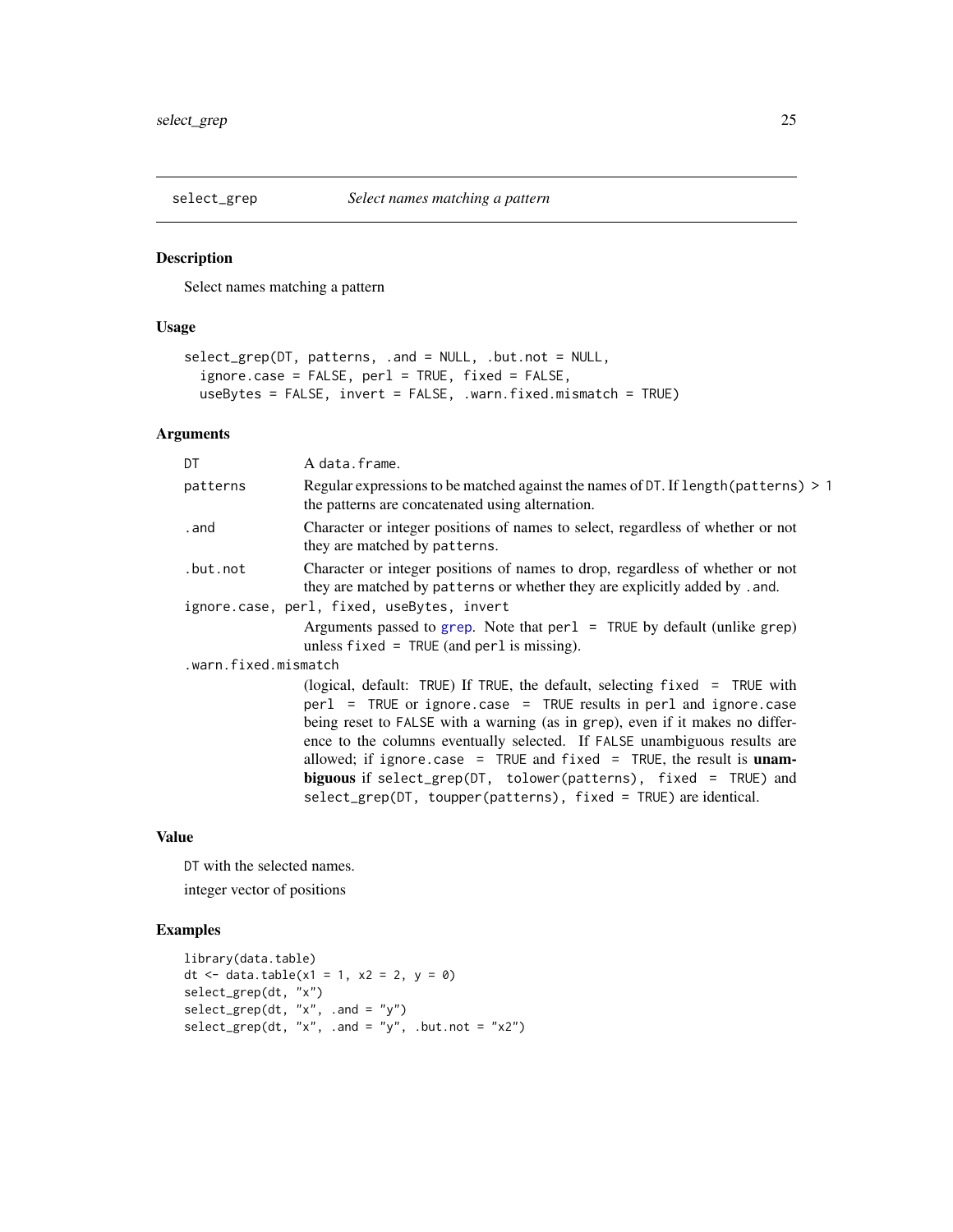<span id="page-25-0"></span>

Select columns satisfying a condition

#### Usage

select\_which(DT, Which, .and.dots = NULL, checkDT = TRUE)

### Arguments

| DT        | A data.table.                                                                                                                                                                                                                           |
|-----------|-----------------------------------------------------------------------------------------------------------------------------------------------------------------------------------------------------------------------------------------|
| Which     | A function that takes a vector and returns TRUE or FALSE. TRUE columns are<br>selected.                                                                                                                                                 |
| .and.dots | Optional extra columns to include. May be a character vector of names (DT) or<br>numeric (positions) or logical. If provided, the columns so added (if they do not<br>satisfy Which) will be after all the columns Which do so satisfy. |
| checkDT   | If TRUE (the default), an informative error message is provided if DT is not a<br>data.table.                                                                                                                                           |

### Value

DT with the selected variables.

### Examples

```
library(data.table)
DT \leq data.table(x = 1:5,
                 y = letters[1:5],AB = c(NA, TRUE, FALSE))
select_which(DT, anyNA, .and.dots = "y")
```
set\_cols\_first *Put columns first or last*

### Description

Reorder columns of a data.table (via setcolorder) so that particular columns appear first (or last), or in a particular order.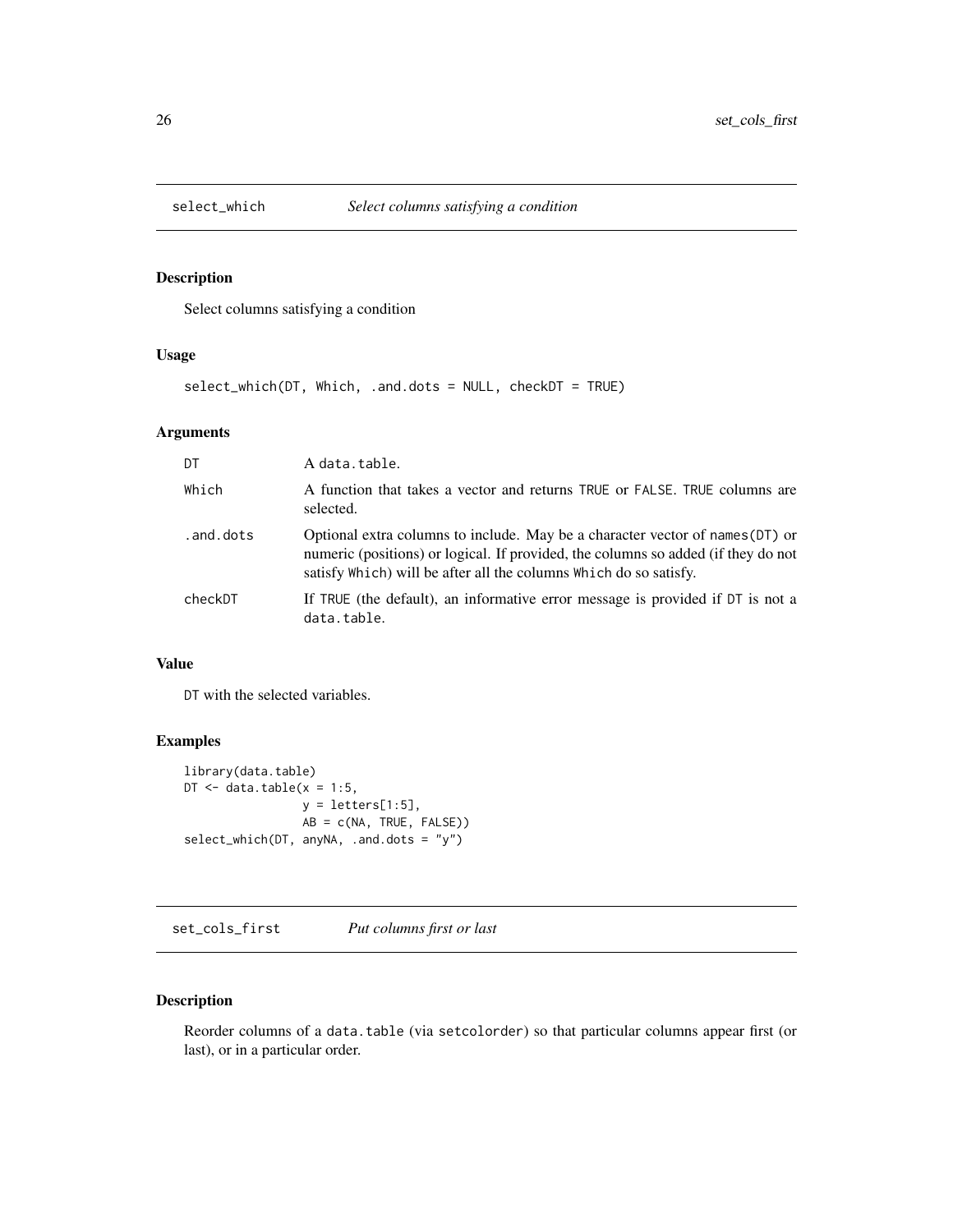#### <span id="page-26-0"></span>Switch 27

### Usage

```
set_cols_first(DT, cols, intersection = TRUE)
set_cols_last(DT, cols, intersection = TRUE)
set_colsuborder(DT, cols, intersection = TRUE)
```
### Arguments

| DT           | A data.table.                                                                                                                                                                          |
|--------------|----------------------------------------------------------------------------------------------------------------------------------------------------------------------------------------|
| cols         | Character vector of columns to put before (after) all others or, in the case of<br>set_colsuborder, a vector of columns in the order requested.                                        |
| intersection | Use the intersection of the names of DT and cols. If FALSE any cols are not the<br>names of DT, the function may error on behalf of data. table. Not available for<br>set_colsuborder. |

### Details

In the case of set\_colsuborder the group of columns cols occupy the same positions in DT but in a different order. See examples.

### Examples

library(data.table)

DT <- data.table(y = 1:5, z = 11:15, x = letters[1:5]) set\_cols\_first(DT, "x")[] set\_cols\_last(DT, "x")[] set\_colsuborder(DT, c("x", "y"))[]

Switch *Vectorized switch*

### Description

Present since hutils 1.2.0. Vectorized version of switch. Used to avoid or make clearer the result of if\_else(Expr == , ..1, if\_else(Expr == , ..2, ...))

### Usage

```
Switch(Expr, ..., DEFAULT, IF_NA = NULL, MUST_MATCH = FALSE)
```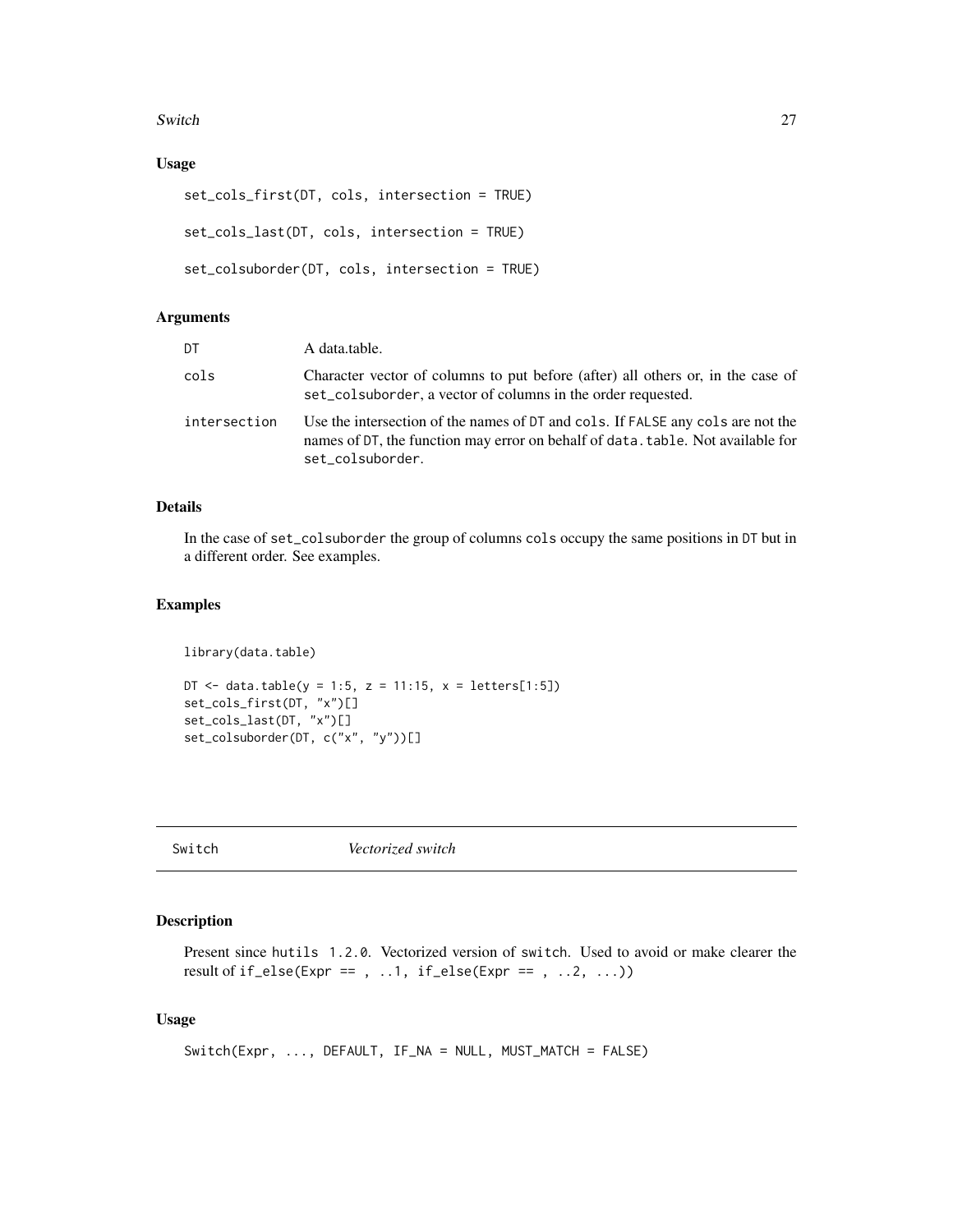#### <span id="page-27-0"></span>Arguments

| Expr                    | A character vector.                                                                                                                                          |
|-------------------------|--------------------------------------------------------------------------------------------------------------------------------------------------------------|
| $\cdot$ $\cdot$ $\cdot$ | As in switch, a list of named alternatives. Unlike switch, unnamed vectors are<br>taken to match "". Likewise, NA values in Expr must be assigned via IF_NA. |
| DEFAULT                 | A mandatory default value should any name of  be left unmatched.                                                                                             |
| IF_NA                   | Optional value to replace missing (NA_character_) values in Expr.                                                                                            |
| MUST MATCH              | (logical, default: FALSE) Must every value in Expr be matched by a conversion<br>in $\ldots$ ? If TRUE any output equal to the value of DEFAULT is an error. |

### Value

For every element of ... whose name matches an element of Expr, that element's value.

### Examples

```
Switch(c("a", "b", "c", "a"),
      "a" = 1,nb" = 2,"c" = 3,"4" = 4,DEFAULT = 0)
```

| unique-keys | Unique keys |  |
|-------------|-------------|--|
|             |             |  |

#### Description

A data.table's key need not be unique, but there are frequently circumstances where non-unique keys can wreak havoc. has\_unique\_key reports the existence of a unique key, and set\_unique\_key both sets and ensures the uniqueness of keys.

#### Usage

```
has_unique_key(DT)
```
set\_unique\_key(DT, ...)

#### Arguments

| DT | A data.table |
|----|--------------|
|    | keys to set  |

### Value

has\_unique\_key returns TRUE if DT has a unique key, FALSE otherwise. set\_unique\_key runs setkey( $DT$ , ...) then checks whether the key is unique, returning the keyed data.table if the key is unique, or an error message otherwise.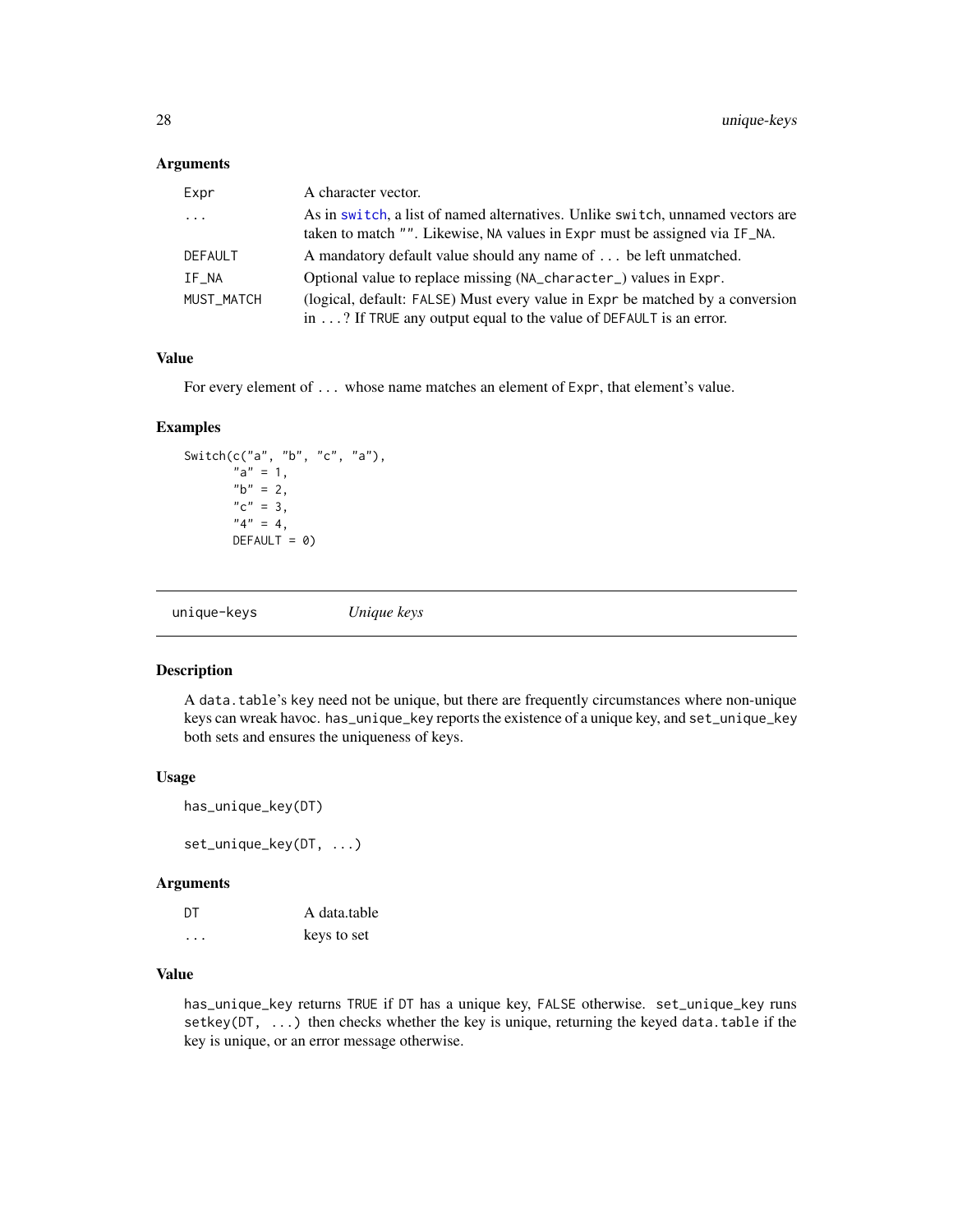<span id="page-28-0"></span>

Present since v1.0.0. Argument rows.out available since v1.3.0. Argument discard\_weight.var available since v 1.3.0.

#### Usage

```
weight2rows(DT, weight.var, rows.out = NULL,
  discard_weight.var = FALSE)
```
### Arguments

| DT                 | A data, table. Will be converted to one if possible.                                                                                                                                     |
|--------------------|------------------------------------------------------------------------------------------------------------------------------------------------------------------------------------------|
| weight.var         | Variable in DT to be used as weights.                                                                                                                                                    |
| rows.out           | If not NULL (the default) specifies the number of rows in the result; otherwise<br>the number of rows will be sum( $DT[[weight.var]]$ ). (Due to rounding, this<br>figures are inexact.) |
| discard_weight.var |                                                                                                                                                                                          |
|                    | If FALSE, the default, weight, var in DT will be 1 for each row in the result or a<br>new weight if rows out is given. Otherwise, TRUE drops the column entirely.                        |

#### Value

DT but with the number of rows expanded to sum(DT[[weight.var]]) to reflect the weighting.

### Examples

```
library(data.table)
DT <- data.table(x = 1:5, y = c(1, 1, 1, 1, 2))
weight2rows(DT, "y")
weight2rows(DT, "y", rows.out = 5)
```
<span id="page-28-1"></span>weighted\_ntile *Weighted (ranked) quantiles*

#### Description

Weighted (ranked) quantiles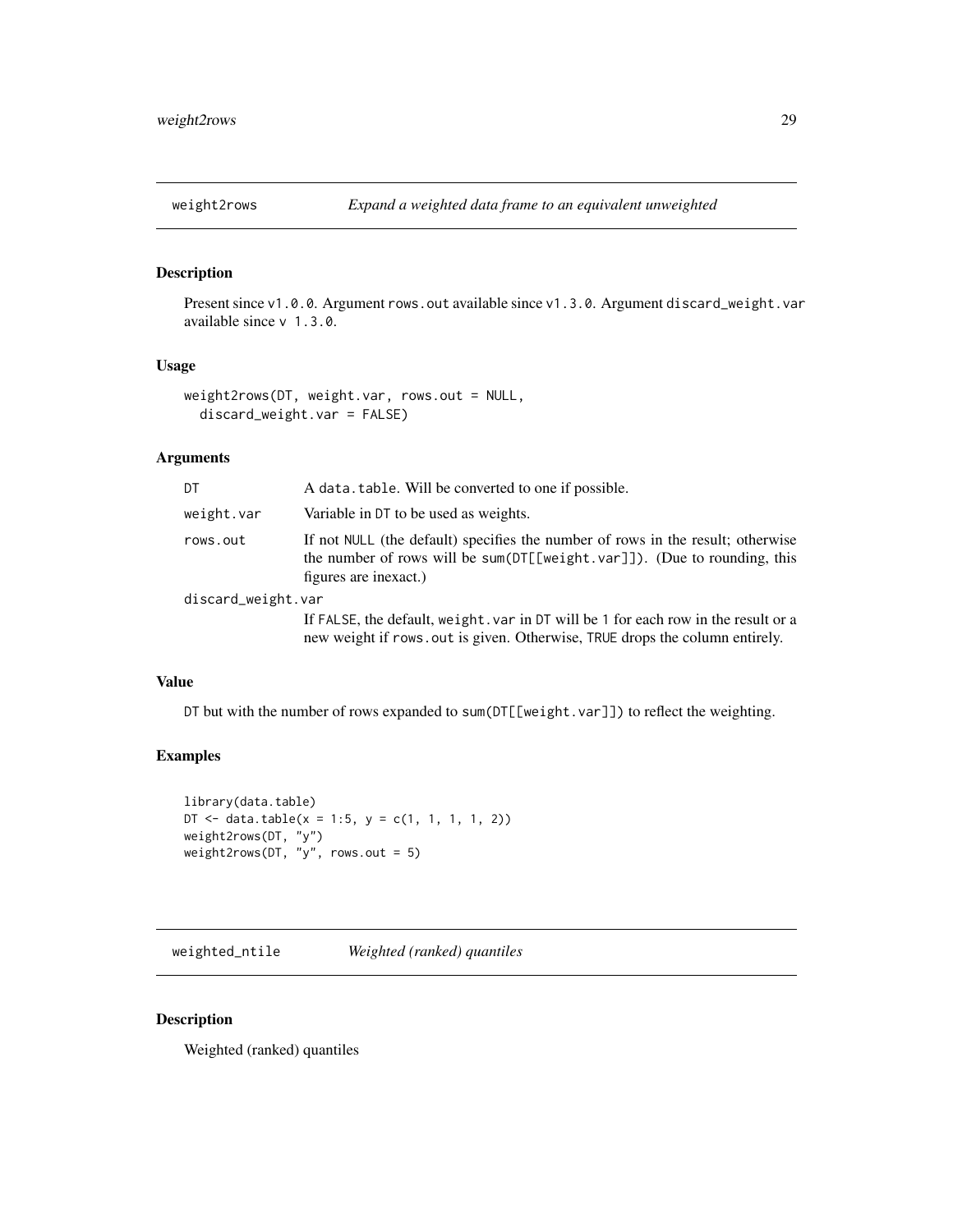#### <span id="page-29-0"></span>Usage

```
weighted_ntile(vector, weights = rep(1, times = length(vector)), n)
```
#### Arguments

| vector  | The vector for which quantiles are desired.                        |
|---------|--------------------------------------------------------------------|
| weights | The weights associated with the vector. None should be NA or zero. |
| n       | The number of quantiles desired.                                   |

#### Details

With a short-length vector, or with weights of a high variance, the results may be unexpected.

### Value

A vector of integers corresponding to the ntiles. (As in dplyr::ntile.)

#### Examples

```
weighted_ntile(1:10, n = 5)weighted_ntile(1:10, weights = c(rep(4, 5), rep(1, 5)), n = 5)
```
weighted\_quantile *Weighted quantile*

### Description

quantile when the values are weighted

#### Usage

weighted\_quantile(v,  $w = NULL$ ,  $p = (0:4)/4$ , v\_is\_sorted = FALSE)

### Arguments

| $\vee$      | A vector from which sample quantiles are desired.                                                                                                                |
|-------------|------------------------------------------------------------------------------------------------------------------------------------------------------------------|
| W           | Weights corresponding to each v.                                                                                                                                 |
| р           | Numeric vector of probabilities. Missing values or values outside $[0, 1]$ raise an<br>error.                                                                    |
| v_is_sorted | (logical, default: FALSE) If TRUE, ordering v is assumed to be sorted. Only set to<br>TRUE when it is certain that $\nu$ is sorted (as within groups of tables). |

### Value

A vector the same length as p, the quantiles corresponding to each element of p.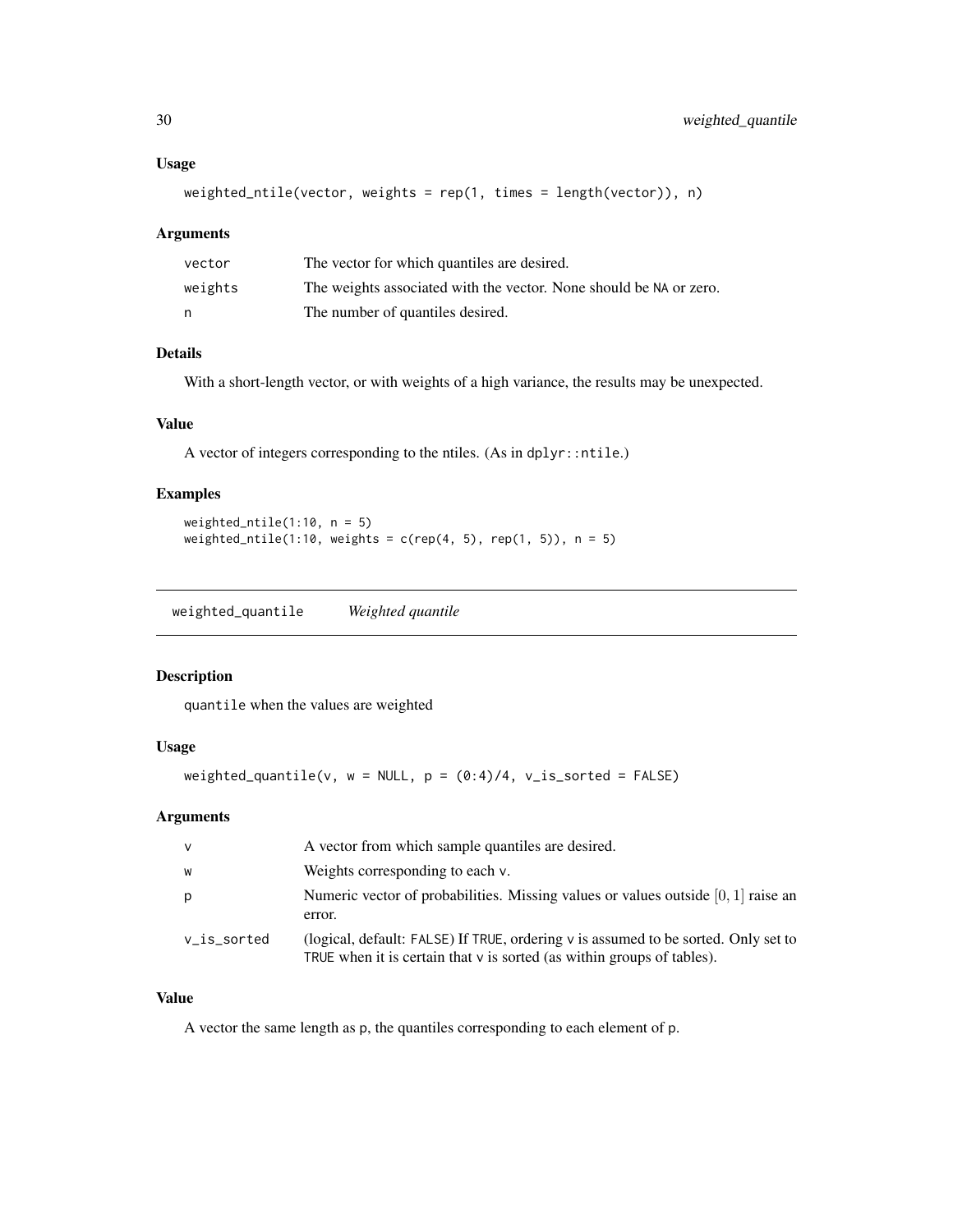<span id="page-30-0"></span>

A common blunder in R programming is to mistype one of a set of filters without realizing. This function will error if any member of the values to be matched against is not present.

#### Usage

lhs %ein% rhs

lhs %enotin% rhs

### Arguments

| lhs | Values to be matched          |
|-----|-------------------------------|
| rhs | Values to be matched against. |

### Value

Same as %in% and %notin%, unless an element of rhs is not present in lhs, in which case, an error.

### Examples

```
# Incorrectly assumed to include two Species
iris[iris$Species %in% c("setosa", "versicolour"), ]
## Not run:
# Error:
iris[iris$Species %ein% c("setosa", "versicolour"), ]
## End(Not run)
```
%notchin% *Negation of in (character)*

#### Description

Negation of in (character)

#### Usage

x %notchin% y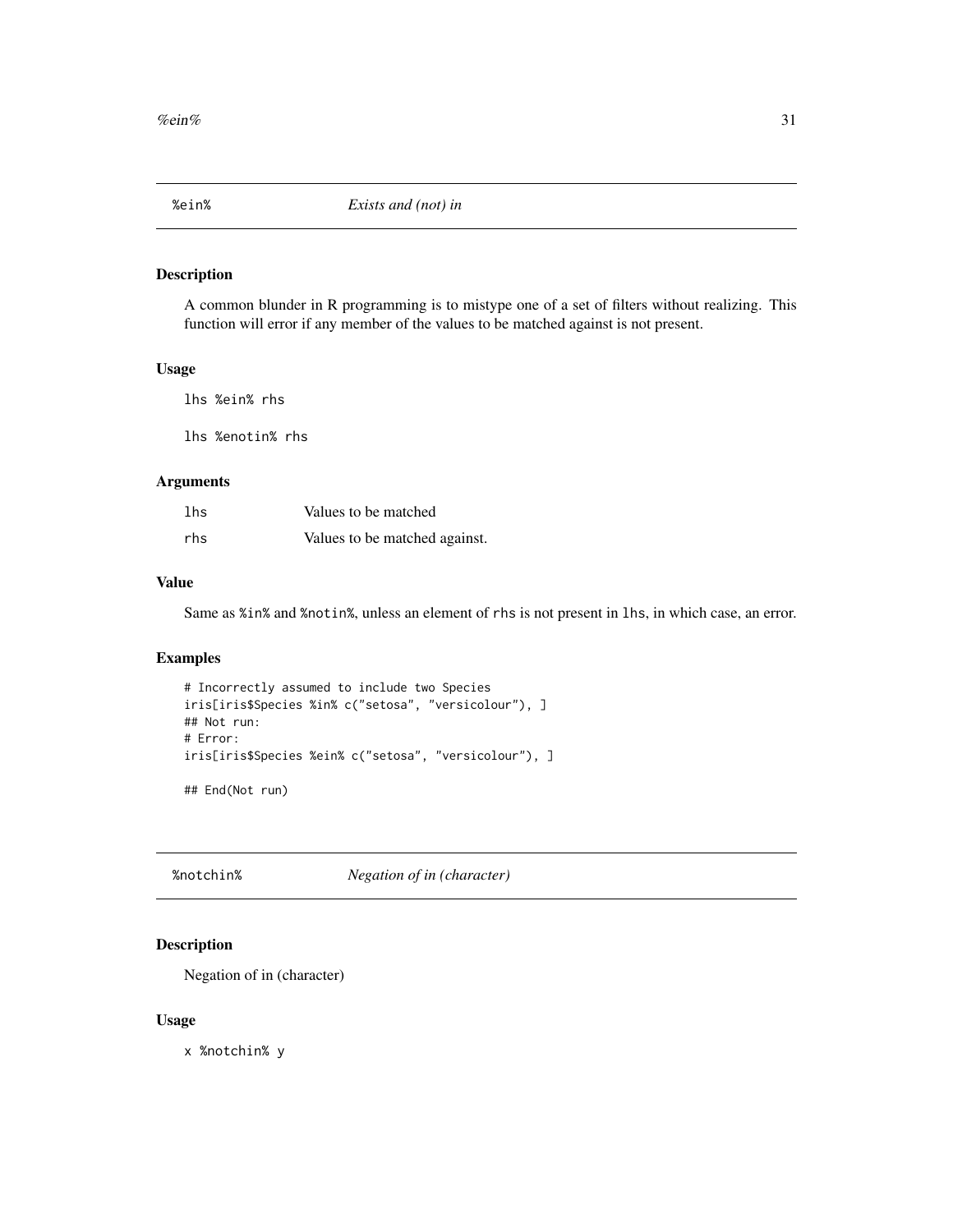#### Arguments

| Values to be matched.         |
|-------------------------------|
| Values to be matched against. |

### Details

If y is NULL, then x is TRUE for consistency with %in%. If x and y are not both character, the function simply falls back to %in% rather than erroring.

| Negation of in<br>%notin% |  |
|---------------------------|--|
|---------------------------|--|

### Description

Negation of in

#### Usage

x %notin% y

#### Arguments

| x | Values to be matched          |
|---|-------------------------------|
|   | Values to be matched against. |

### Details

If y is NULL, then x is TRUE for consistency with %in%. Note that the function uses [fmatch](#page-0-0) internally for performance on large y. Accordingly, y will be modified by adding a .match.hash attribute and thus must not be used in packages where y is a constant, or for things like names of data.table.

| . . |  |  |
|-----|--|--|
|     |  |  |
|     |  |  |

%pin% *Partial in*

### Description

Analogue of %in% but indicating partial match of the left operand.

### Usage

x %pin% Y

### Arguments

| The values to be matched. Same as % in.                              |
|----------------------------------------------------------------------|
| A vector of values (perl regular expressions) to be matched against. |

<span id="page-31-0"></span>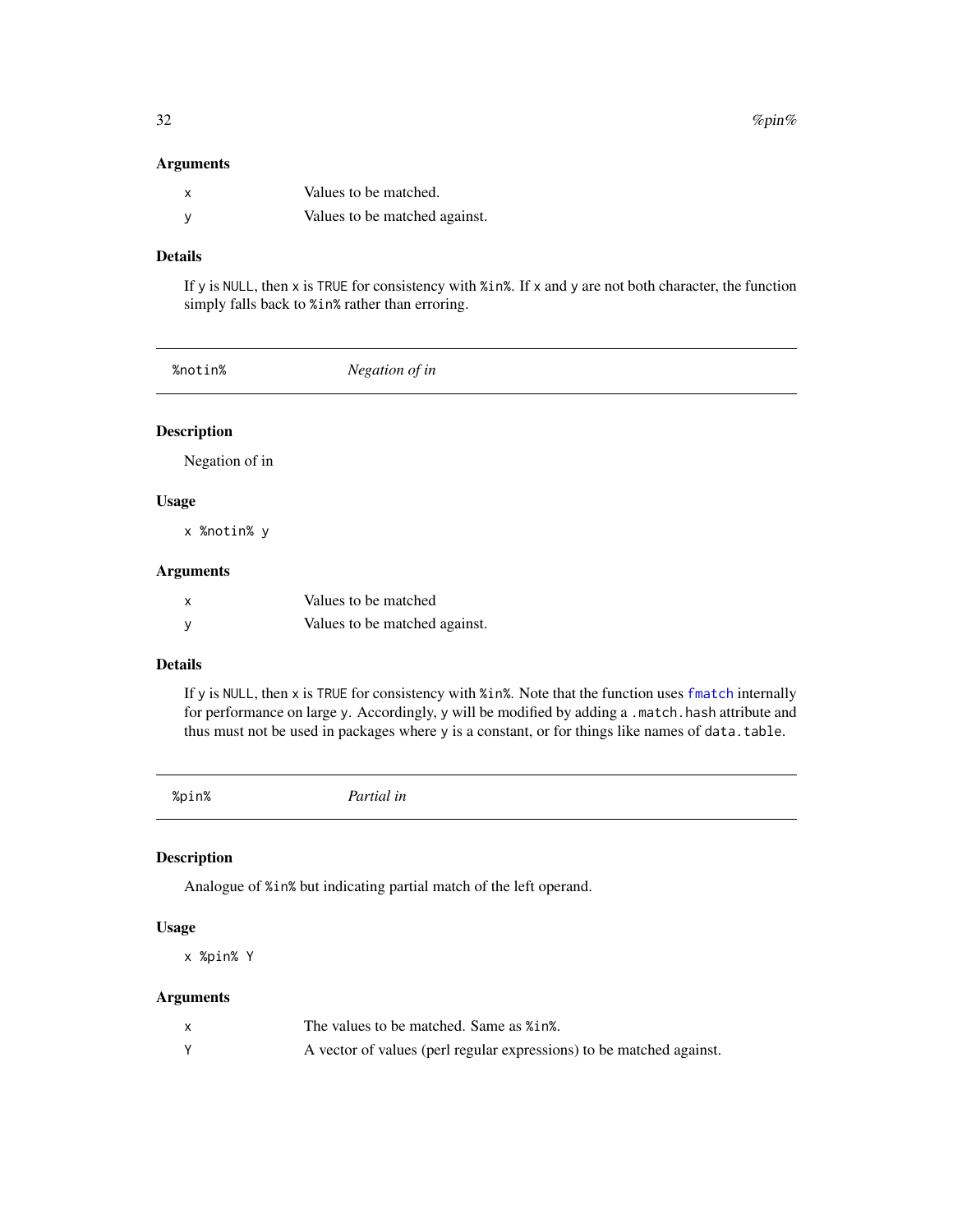#### %  $p_{\text{min}}$ % 33

### Value

TRUE for every x for which any grepl is TRUE.

## Examples

```
x <- c("Sydney Airport", "Melbourne Airport")
```
x %pin% c("Syd", "Melb")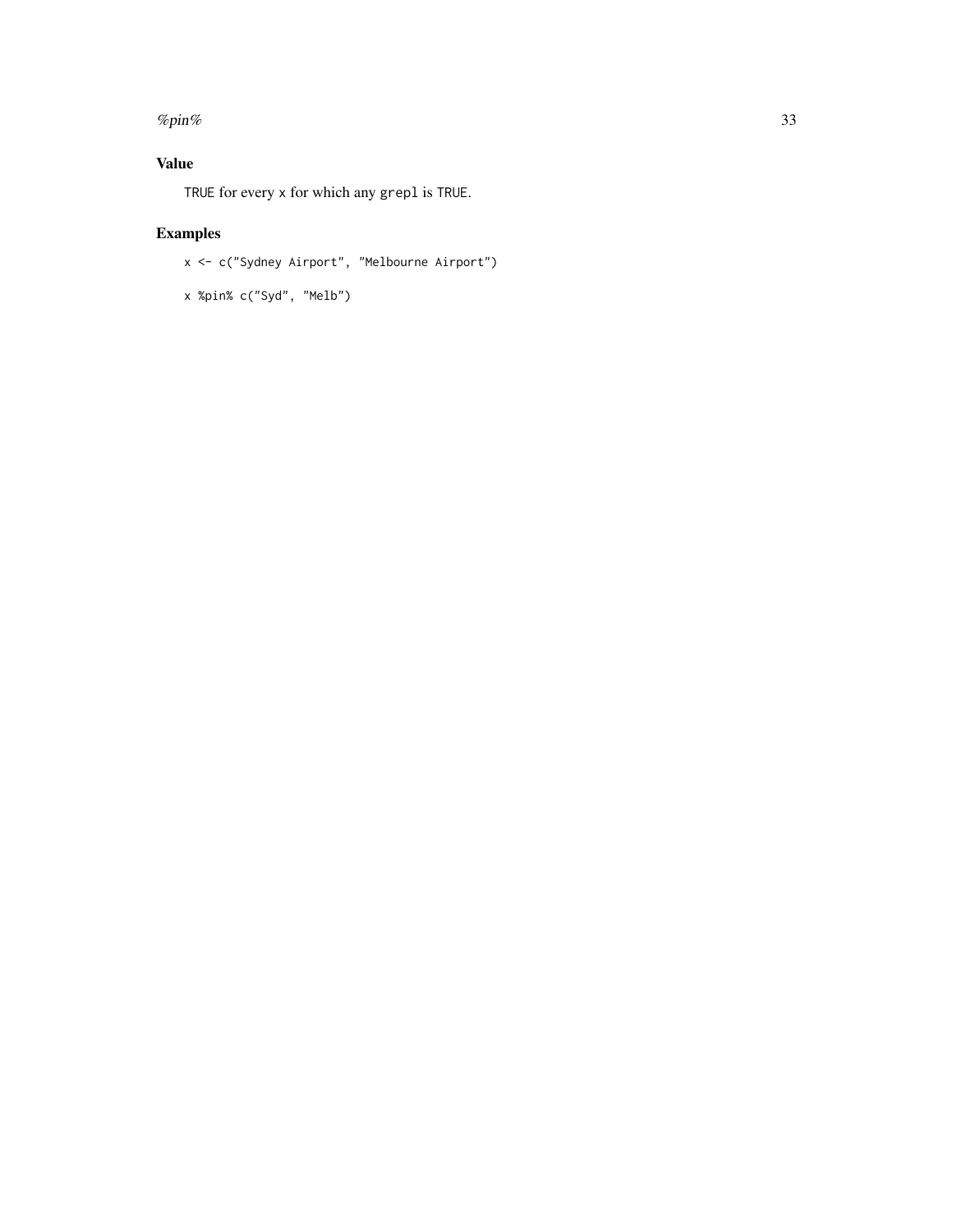# <span id="page-33-0"></span>Index

%enotin% *(*%ein%*)*, [31](#page-30-0) %implies% *(*implies*)*, [16](#page-15-0) %ein%, [31](#page-30-0) %notchin%, [31](#page-30-0) %notin%, [32](#page-31-0) %pin%, [32](#page-31-0) ahull, [3](#page-2-0) aliases, [4](#page-3-0) all\_same\_sign, [5](#page-4-0) AND *(*aliases*)*, [4](#page-3-0) any\_grepl, [6](#page-5-0) auc, [6](#page-5-0) coalesce, [7](#page-6-0) copy, *[24](#page-23-0)* data.table, *[19](#page-18-0)* dev2, *[8](#page-7-0)* dev\_copy2a4, [8](#page-7-0) drop\_col, [9](#page-8-0) drop\_colr, [9](#page-8-0) drop\_cols *(*drop\_col*)*, [9](#page-8-0) drop\_constant\_cols, [10](#page-9-0) drop\_empty\_cols, [11](#page-10-0) drop\_grep *(*drop\_colr*)*, [9](#page-8-0) duplicated\_rows, [11](#page-10-0) find\_pattern\_in, [12](#page-11-0) fmatch, *[32](#page-31-0)* generate\_LaTeX\_manual, [13](#page-12-0) grep, *[6](#page-5-0)*, *[21](#page-20-0)*, *[25](#page-24-0)* has\_unique\_key *(*unique-keys*)*, [28](#page-27-0) haversine\_distance, [14](#page-13-0) hutils-package, [3](#page-2-0) if\_else, [15](#page-14-0) implies, [16](#page-15-0)

isAttached, [17](#page-16-0)

isTrueFalse, [17](#page-16-0) longest\_affix, [18](#page-17-0) longest\_prefix *(*longest\_affix*)*, [18](#page-17-0) longest\_suffix *(*longest\_affix*)*, [18](#page-17-0) mean\_na, [19](#page-18-0) mutate\_ntile, [19](#page-18-0) mutate\_other, [20](#page-19-0) NEITHER *(*aliases*)*, [4](#page-3-0) neither *(*aliases*)*, [4](#page-3-0) ngrep, [21](#page-20-0) NOR *(*aliases*)*, [4](#page-3-0) nor *(*aliases*)*, [4](#page-3-0) OR *(*aliases*)*, [4](#page-3-0) pdf, *[8](#page-7-0)* pow *(*aliases*)*, [4](#page-3-0) provide.dir, [22](#page-21-0) report\_error, [23](#page-22-0) RQ, [23](#page-22-0) select\_grep, [25](#page-24-0) select\_which, [26](#page-25-0) selector, [24](#page-23-0) set\_cols\_first, [26](#page-25-0) set\_cols\_last *(*set\_cols\_first*)*, [26](#page-25-0) set\_colsuborder *(*set\_cols\_first*)*, [26](#page-25-0) set\_unique\_key *(*unique-keys*)*, [28](#page-27-0) Switch, [27](#page-26-0) switch, *[28](#page-27-0)* system, *[14](#page-13-0)* trim\_common\_affixes *(*longest\_affix*)*, [18](#page-17-0) type, *[15](#page-14-0)* unique-keys, [28](#page-27-0) weight2rows, [29](#page-28-0)